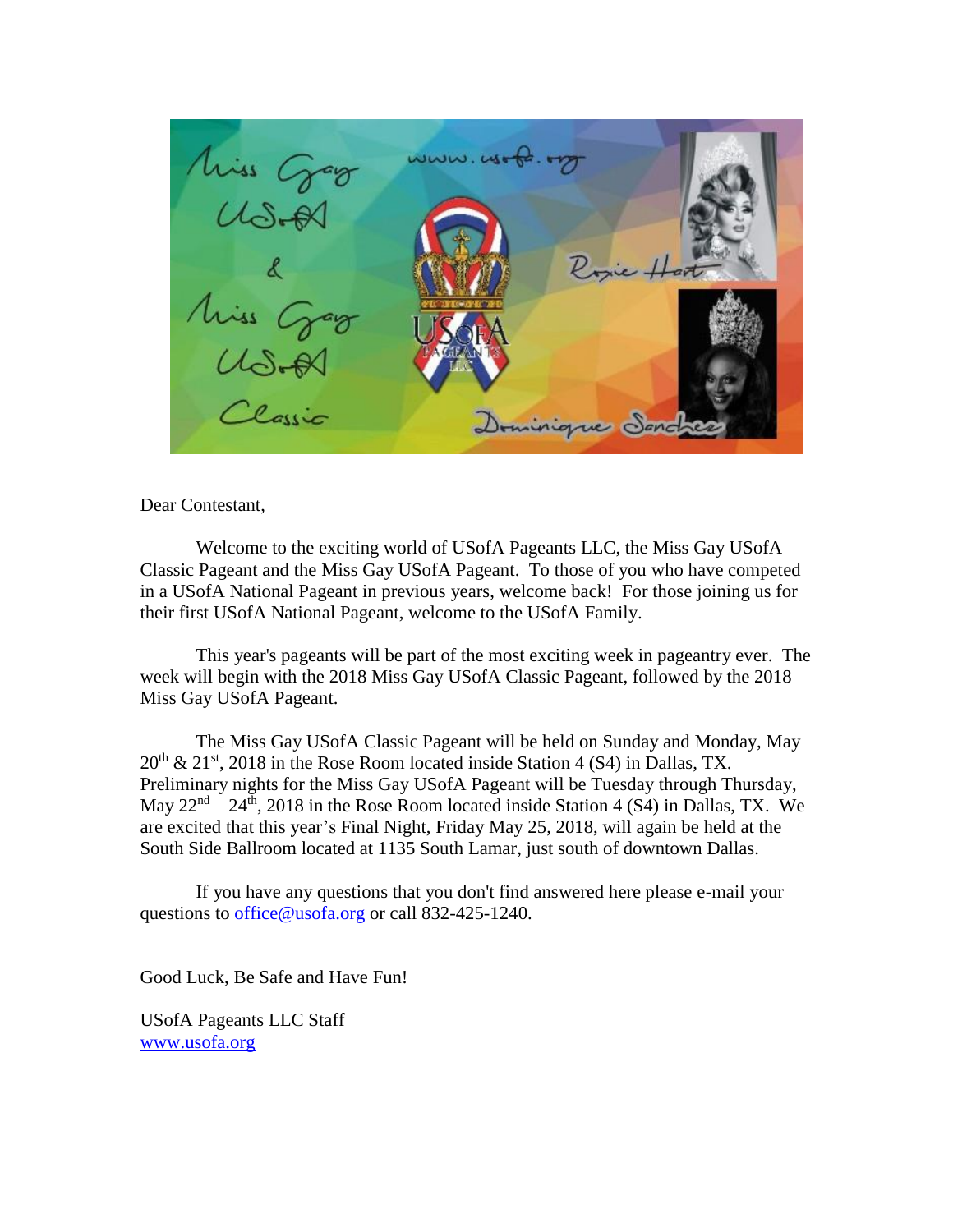## **- RULES AND REGULATIONS -**

- 1. For Miss Gay USofA, contestants must be born male, at least 21 years of age and able to show proof of age. For Miss Gay USofA Classic, contestants must be born male, 40 years of age and be able to show proof of age. If you do not have a Government issued ID you will not be allowed to enter.
- 2. Judging for preliminary nights will be on a total point's accumulated system. Final night will be scored using the standard USofA comparative scoring system. Any ties will be broken by the contestant with the highest talent score.
- 3. Contestants will be judged in the following categories:
	- Personal Interview
	- Fashion (Evening Gown)
	- Talent
- 4. Talent presentation will be limited to seven (7) minutes. Prop setup and knock down time will be limited to five (5) minutes total. Talent presentation will be timed at rehearsals. Presentations over seven (7) minutes will have administrative points deducted.
- 5. Any type of talent presentation is acceptable, except those which may cause injury to the audience or any other person. No glitter, fire of any kind, water or liquids (including paint), or confetti (including confetti cannons) may be used in any talent presentation. No live animals or reptiles may be used in a talent presentation. Talent presentations that contain racial slurs or excessively vulgar, obscene, or insulting language should be avoided. The judges will consider the contents of talent presentations when scoring them. Music/Videos for talent, along with your crowning number, must be submitted in advance to [jskyy@usofa.org](mailto:jskyy@usofa.org) by May  $16<sup>th</sup>$ . If you plan on using video, format as MP4 or MOV only with optimal screen dimension: 16x9 wide screen. MP3 (music only) files may be emailed directly while video files (MP4 or MOV) will need to be shared wit[h jskyy@usofa.org](mailto:jskyy@usofa.org) through Google Drive or Drop Box. If you find that you need to change your talent selections (either preliminary or final night), substitutions may be made by submitting music/video on flash drive prior to your group's scheduled rehearsal
- The use of, or dispensing of illegal drugs or marijuana will not be tolerated while a contestant is participating in the Miss Gay USofA Classic or Miss Gay USofA Pageants. Immediate disqualification will result for those that break this rule.
- Any contestant that is not in the appointed place at the appointed time may lose administrative points.
- Any contestant, contestant's dancer(s), helper(s), etc. who is caught in the act of stealing or tampering with another person's possessions **will be immediately disqualified** and removed from the location of the pageant.
- The Official Miss Gay USofA Classic and Miss Gay USofA Pageants does not discriminate against entertainers with silicone and/or hormones. The use of silicone and/or hormones **will not be considered** by any judge in the scoring of contestants. Nudity and pasties will not be allowed by anyone (contestant, dancers, former titleholder, entertainment, etc.) in any portion of any preliminary or final night competition.
- 10. USofA Pageants LLC reserves the right to make any decision concerning any matter not covered by these rules and regulations.
- 11. Miss Gay USofA Classic and Miss Gay USofA will be required to sign a contract with USofA Pageants before **any** prize money is paid. Failure to sign the contract will mean forfeiture of the title. The contract is enclosed. Please review it so that you are familiar with it.
- 12. Any contestant in the top 5 not staying on stage for the entire crowning and picture taking will forfeit their placement and prize money.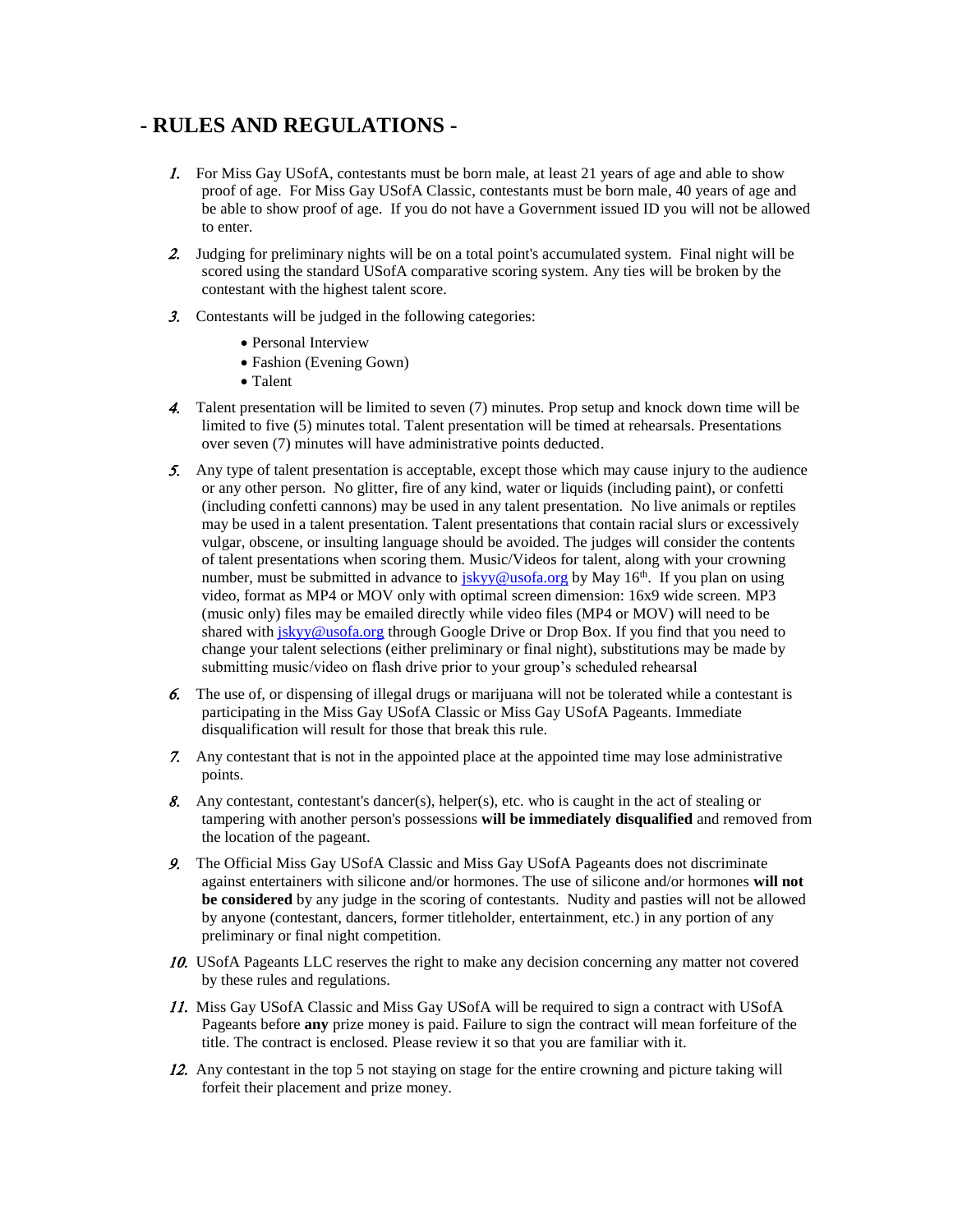- 13. Within 7 days of winning the contest, Miss Gay USofA Classic and Miss Gay USofA must have and maintain an e-mail address and cell phone for the entire length of their reign.
- 14. Any contestant, who has qualified to attend any USofA National Pageant and fails to attend, may not compete in any USofA Pageants LLC preliminary until they have paid back all prizes, a \$250 fine to the National Promoter and waited **at least** one year.

### **- ACCOMMODATIONS -**

**ALL** contestants, for the Miss Gay USofA Classic Pageant, held on Sunday and Monday, May 20<sup>th</sup> and 21<sup>st</sup> and for the Miss Gay USofA Pageant, held on Tuesday through Friday, May 22<sup>nd</sup> thru the 25<sup>th</sup> are required to secure accommodations at the host hotel. **ANY EXCEPTIONS FOR LOCAL CONTESTANTS MUST BE CLEARED THROUGH THE NATIONAL OFFICE BEFORE THE PAGEANT BEGINS.**

The **MCM Elegante Hotel & Suites** will be the host hotel for the 2018 Miss Gay USofA Classic and Miss Gay USofA Pageants. The hotel is located at 2330 W. Northwest Hwy, Dallas, TX 75220.

It is located within walking distance of Dallas Area Rapid Transit (DART bus, rail and public transportation), fast food, restaurant row, convenience stores, liquor stores, and drug stores. There is also a complimentary hotel shuttle available for transportation from Love Field Airport and DFW International Airport as well as any locations within a five (5) mile radius of the hotel. It is approximately ten (10) miles from the South Side Ballroom and approximately eight (8) miles from the Rose Room. The hotel features a free breakfast, an outdoor pool, complimentary business center and fitness center, a restaurant and a bar/lounge. Each room features cable TV, coffee/tea makers, refrigerator, microwave, and irons/ironing boards as well as complimentary High-Speed Internet. The hotel also offers free parking on their large parking lot.

> **Address: MCM Elegante Hotel & Suites 2330 W. Northwest Hwy. Dallas, TX 75220 214-358-7854 (direct line)** To make your reservations PLEASE visit **[www.usofa.org/hotel](http://www.usofa.org/hotel)**

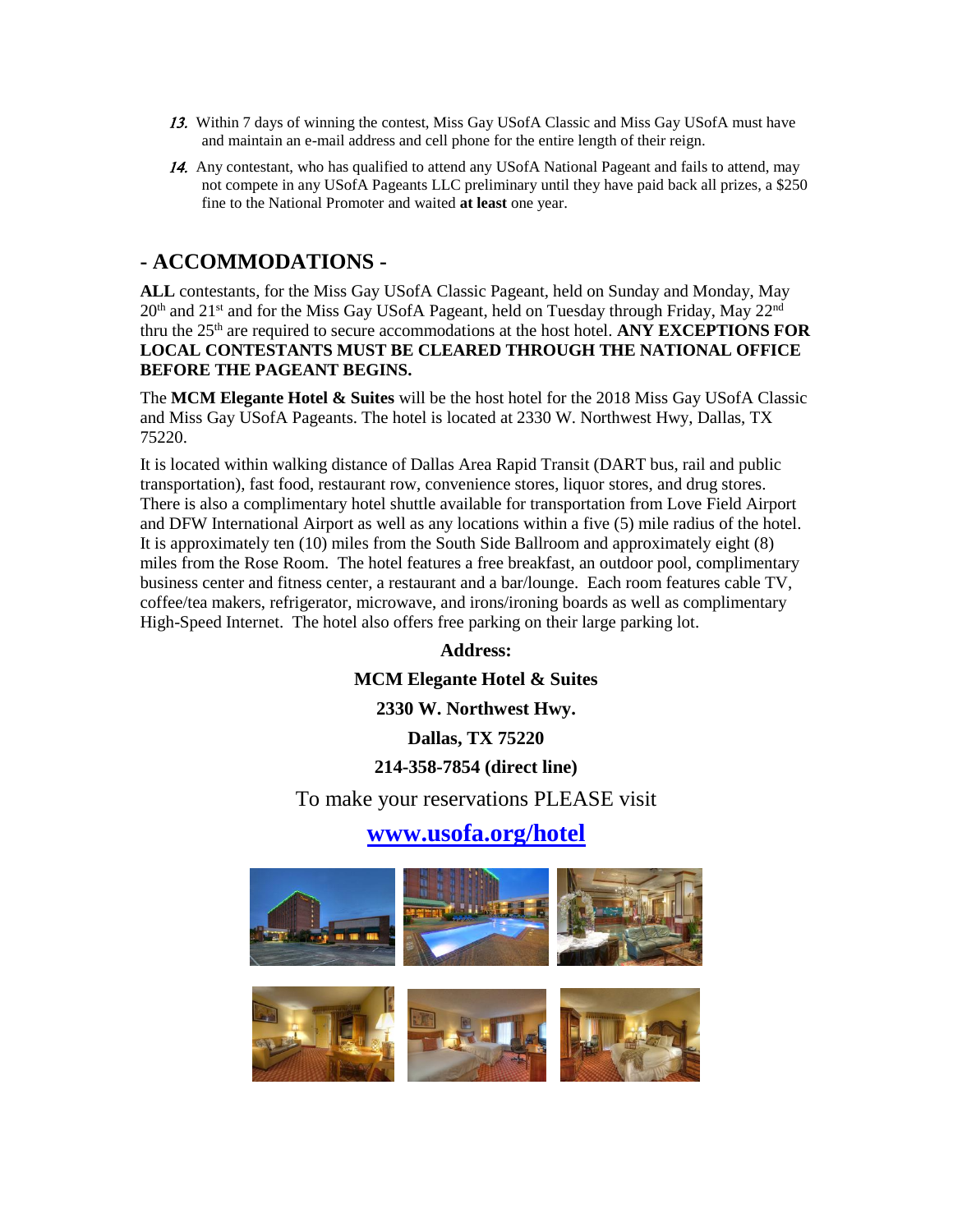Reservations can be made online where you will have a choice of regular king, double rooms, Cabana suites which face the pool, or a Concierge (card access only) floor. All rooms must be guaranteed on a credit card or prepaid. The rate for rooms is \$89.00 per room per night plus tax and the Cabana suites are \$119.00 per night plus tax. There is a limited number of Cabana suites and Concierge floor rooms available. Reservations must be made by May 8, 2018. If you call the hotel directly you must identify yourself as a member of the **Miss Gay USofA group** to receive the discounted rate. If you do not have reservations at the host hotel, you can lose administrative points.

# **All Reservations must be guaranteed on a major Credit Card**

## **- ADMISSIONS -**

Contestants do not have to pay for admission to the Rose Room on any night of competition. All dressing room assistants, dressers, dancers, prop personnel, managers, lovers, etc. must pay admission to all events. **Station 4 (S4) and the Rose Room is an 18 and over club**. All persons entering the venue **must have** a valid Government or State issued ID including minors.

- Miss Gay USofA Classic competition is **\$15.00** per person each night at the door. Reserved Seating will be available each night of the Miss Gay USofA Classic Pageant.
- Preliminary competition for Miss Gay USofA is **\$15.00** per person at the door Tuesday through Thursday. Reserved Seating will be available each preliminary night of the Miss Gay USofA Pageant
- Final Night Competition tickets are **\$50.00**, **\$55.00, \$65.00 or 75.00** per person and advance tickets can be purchased online at [www.usofa.org/tickets](http://www.usofa.org/tickets)

At the registration for Miss Gay USofA Classic, on Sunday, May 20<sup>th</sup>, there will be dancer passes available. These passes will be good for admission for both nights of Miss Gay USofA Classic competition and is priced at \$25 per person. These passes will only be sold at that registration. You must purchase one pass for your dresser/backstage assistant and for each dancer as indicated on your application.

At the registration for Miss Gay USofA on Tuesday, May 22<sup>nd</sup>, there will be dancer passes available. These passes will be good for admission for **all nights of competition** for Miss Gay USofA and is priced at \$75 per person. These passes will only be sold at registration only. You must purchase one pass for your dresser/backstage assistant and for each dancer as indicated on your application.

We will accept cash or credit cards for these passes at the Contestant Registration for each pageant. You may not increase the number of passes during the week.

> **If you lose any of your passes during the week, there will be a \$5.00 charge to replace each lost pass.**

# **The Rose Room inside Station 4 (S4) 3912 Cedar Springs Road, Dallas, TX 75219 Station 4 (S4) and the Rose Room is an 18 and over club.**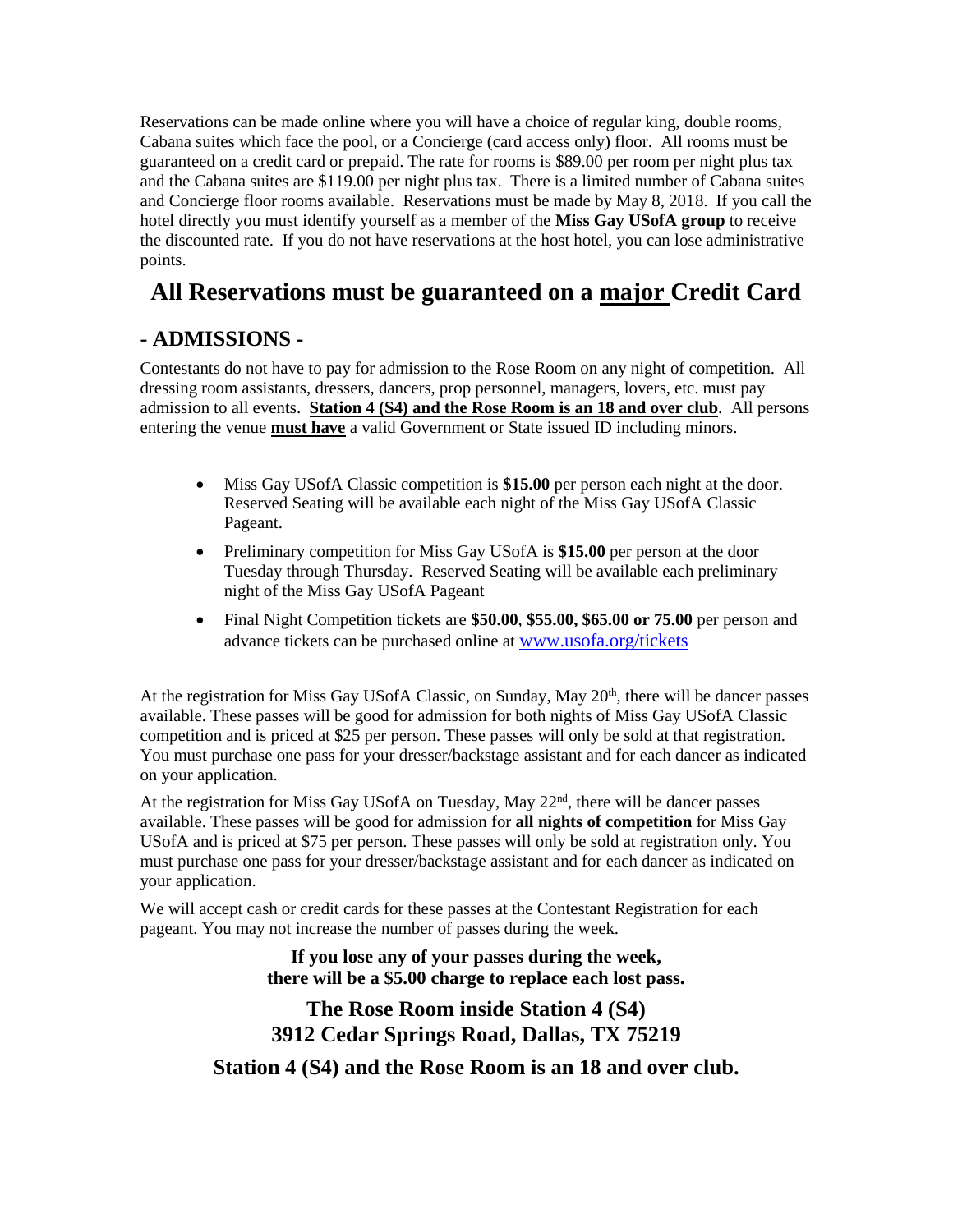

## **CASH PRIZES – Miss Gay USofA Classic**

| <b>Winner</b>   | \$1500.00* |
|-----------------|------------|
| $1st$ Runner Up | \$500.00   |
| $2nd$ Runner Up | \$250.00   |

*\*Miss Gay USofA Classic will receive ½ upon winning the crown and the balance of the prize money after having completed the obligations of the reign, which include being present at and performing all of the nights of the 2019 Miss Gay USofA Classic Pageant.*

## **CASH PRIZES – Miss Gay USofA**

#### *Congeniality Award*

| Winner                    | \$4,000.00** |
|---------------------------|--------------|
| 1 <sup>st</sup> Runner Up | \$1000.00    |
| $2nd$ Runner Up           | \$500.00     |
| 3rd Runner Up             | \$250.00     |
| $4th$ Runner Up           | \$125.00     |
| Top Five (5) Finalists    |              |
| Miss Congeniality         | \$125.00     |

*\*\*Miss Gay USofA will receive ½ upon winning the crown and the balance of the prize money after having completed the obligations of the reign, which include being present at and performing all of the nights of the 2019 Miss Gay USofA Pageant*

Beginning in 2018, Fierce Drag Jewels, the official jeweler for Miss Gay USofA and Miss Gay USofA Classic has designed a new addition to the USofA crown jewels and regalia. The custom made, Swarovski Crystal Scepter designed to match the USofA Crown and marked with the year of each Miss Gay USofA's reign. In addition, the promoter who produces the winning Miss Gay USofA Classic and Miss Gay USofA will receive a custom brooch matching the Miss Gay USofA Scepter and engraved with "Awarded to (the promoter's name) who produced Miss Gay USofA Classic/Miss Gay USofA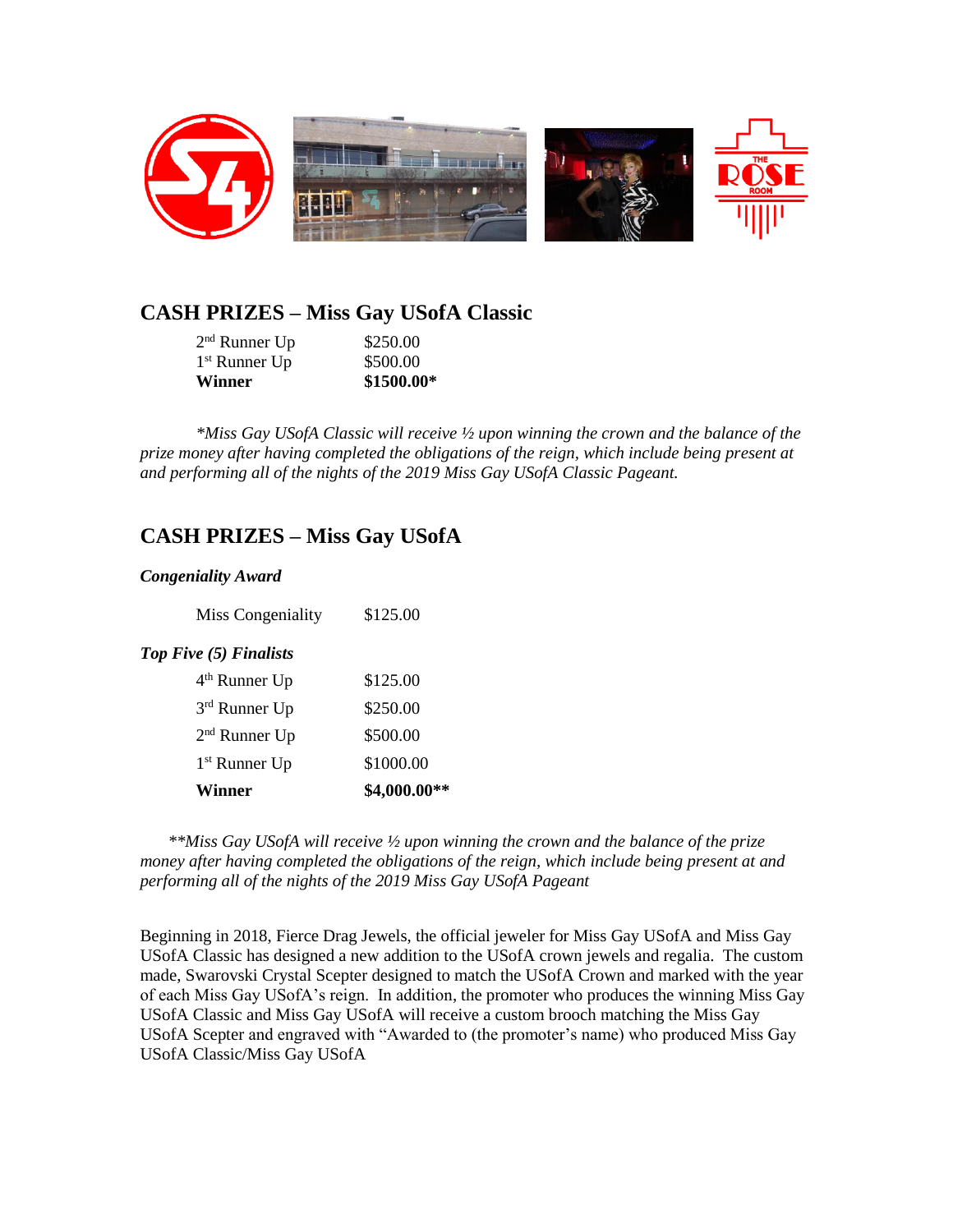In addition to the prizes listed above, Kevin and Eric Reed-Pollard are proudly sponsoring a monthly jewelry gift, custom made by John Griffin with Fierce Drag Jewels, for the winners of each pageant. They will also receive a matching necklace set created by John Griffin of Fierce Drag Jewels and graciously donated by award winning, former promoter, Les Steele.

**ALL winners must be prepared to present their ID and Social Security number** when receiving their prize money. All prize money will be distributed at a location to be announced following the crowning of each pageant.

## **- GENERAL INFORMATION -**

It is **very important** to remember to bring plenty of towels from home to remove your make-up. Any contestant that uses the hotel towels to remove make-up will be fined \$10.00 **per towel** and **will lose** administrative points **per towel**, so bring your own.

Remember to print this handbook out and bring it with you to the National Pageant. It has all of the information that you will need.

I would like to mention a point I want every contestant to take to heart. We all gather once a year to select a new Miss Gay USofA Classic and Miss Gay USofA. The staff and I want your week to be a pleasant experience but I would like to state that damage to the Host Bar, Host Hotel or Final Night Venue will not be tolerated. I want everyone to understand that I will help these venues prosecute any person or persons causing any damage. Let's have a good, safe time!

Each contestant is responsible for ensuring that each person in his party has proper identification. **Everyone must have a valid state issued ID for entrance into the Host Bar.** Please do not come asking for special help. Each bar owner is responsible to his state liquor board to follow the law, which includes each person having the proper identification. **Everyone will be required to be wrist banded at the door**. Judges will take into consideration the fact that persons on stage will be wearing wristbands when judged.

**Final Night of the Miss Gay USofA Pageant** will be held at the **South Side Ballroom** at 1135 South Lamar just south of downtown Dallas. **The South Side Ballroom is an all age venue.**

## **- GROUPS -**

- **FOR MISS GAY US of A CLASSIC When you arrive at the contestant meeting on May 20<sup>th</sup>,** you will draw a contestant number. Each contestant will compete in Fashion (Evening Gown) and Talent on the first night – Sunday, May  $20<sup>th</sup>$ . There will be a top twelve named at the beginning of competition on Monday, May 21<sup>st</sup> and they will compete in Talent and Fashion (Evening Gown) again before a top 5 and a winner is named. All Miss Gay USofA Classic Interviews will take place on Monday, May 21<sup>st</sup>.
- **FOR MISS GAY USofA -** All preliminary competition is done in 6 groups. When you arrive at the contestant meeting on May 22<sup>nd</sup>, you will draw a contestant number. Your group will be assigned based on your contestant number. If you are not happy with the group that you draw into, you will be given the opportunity to trade numbers with other contestants during the registration meeting. There will be no requests for group placement taken in advance.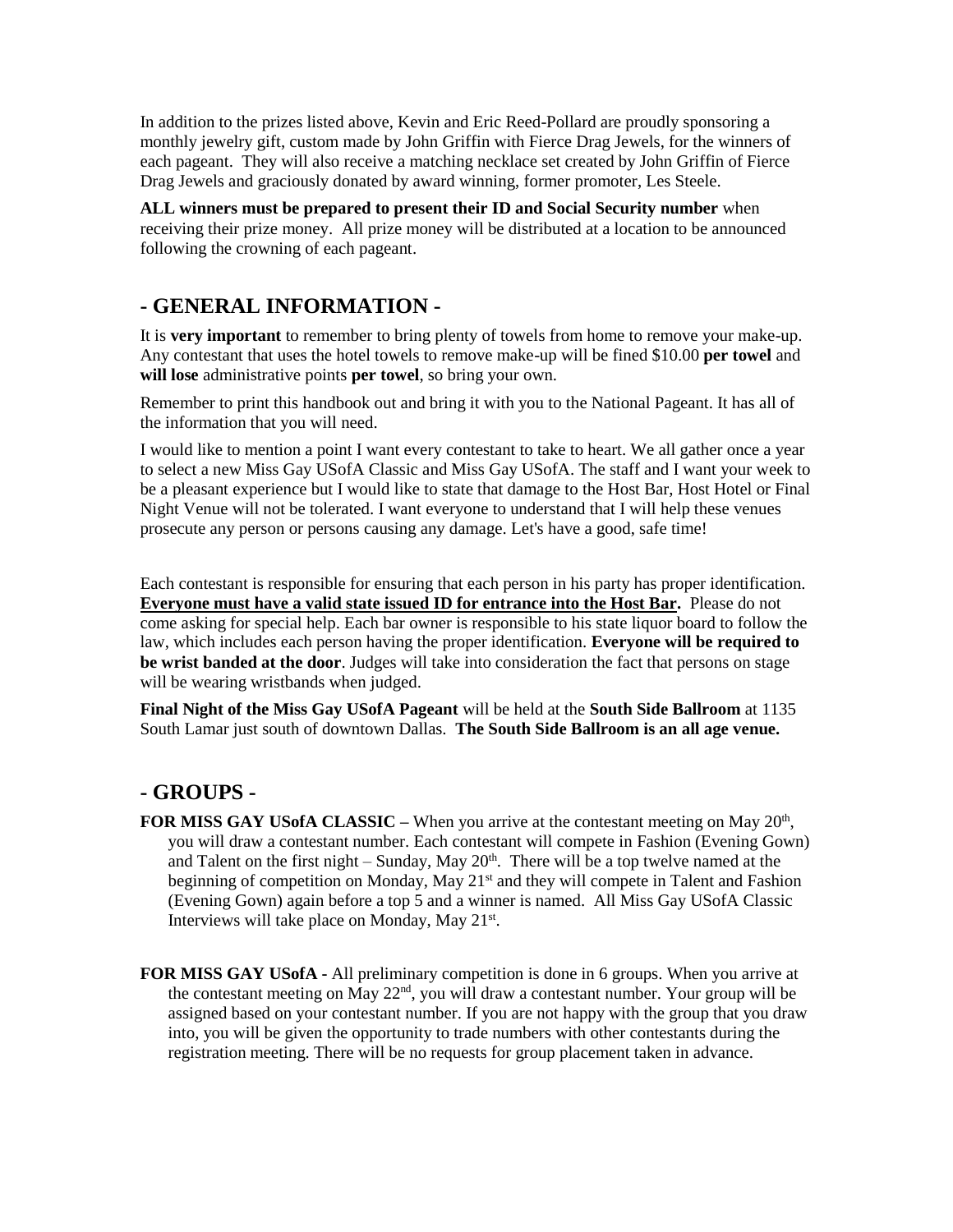With the USofA scoring system, you will not be competing for finals against the people in your group. You will be competing for the best overall scores in the pageant. The Top Twelve will be the 12 highest scoring contestants, regardless of the group they are placed in.

## **- MEETINGS AND REHEARSALS -**

Because of the logistics associated with organizing a national pageant of this size, all contestants are expected to arrive for all meetings and rehearsals approximately ten (10) minutes before the scheduled time. Contestants who arrive for a meeting or rehearsal after the scheduled time will be penalized administrative points.

The contestant registration for the Miss Gay USofA Classic Pageant will be held on Sunday, May 20<sup>th</sup>, 2018 at 11:00 am at the MCM Elegante Hotel & Suites. For the Miss Gay USofA Pageant, the contestant registration will be held on Tuesday, May  $22<sup>nd</sup>$ , 2018 at 11:00 am at the MCM Elegante Hotel & Suites. At these meetings, all contestants will draw a contestant number for preliminary competition, receive their contestant ID card, purchase dancer passes and a backstage/dresser pass. If you have more than one assistant, only one may enter at a time and must use the same backstage/dressers pass for dressing room admission.

## **- PERSONAL INTERVIEW -**

Each contestant will be interviewed individually by the judging panel. The purpose of the Personal Interview in the USofA system is to allow the judges some insight into the character of each contestant. During the interview, the judges are also afforded the opportunity to evaluate each contestant's basic qualities, such as intelligence, ability to communicate, attitude, composure, etc. The judges may also gather information about a contestant's professional or personal life.

The basic nature of the interview is intended to be casual and relaxed. The suggested attire for the interview is casual daywear, male or female can range from casual daywear to professional corporate attire. Your interview will be held at the host hotel. The actual room will be announced during registration.

# **- FASHION (EVENING GOWN) -**

Evening gowns may be of any color or style. They must, however, be full length. The gown must fit well, the contestant must model it elegantly, and all of the elements (hair, make-up, accessories, shoes, and gown) must come together for an overall look that makes the contestant look his very best.

The Miss Gay USofA Classic and Miss Gay USofA Fashion (Evening Gown) competition has traditionally rewarded contestants who bring a unique combination of evening gown, hair, makeup, accessories, modeling, and poise to the stage. **This has not changed**. The USofA System has often rewarded gowns that include lots of rhinestones, beading, etc., as well as hair and accessories that may be described as "high drag". These are still appropriate for Fashion/Evening Gown competition in the Miss Gay USofA Classic or the Miss Gay USofA Pageants. While couture gowns are also appropriate for the USofA Fashion / Evening Gown category, this is not creative eveningwear competition, and gowns that are costumes should be avoided.

We also discourage gowns that are so heavily embellished that the contestant cannot model them elegantly. Also, judges are asked to educate themselves about current fashion, and contestants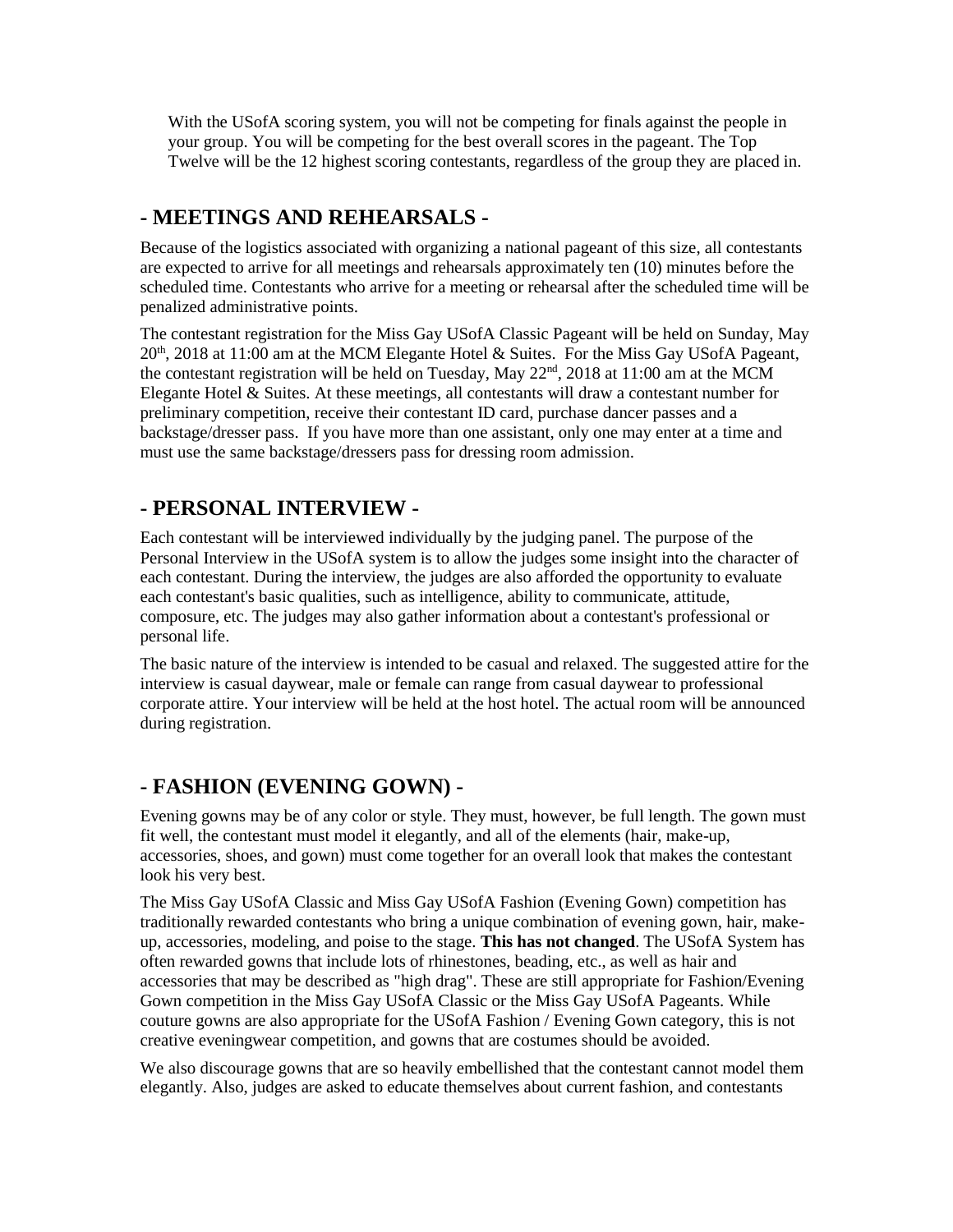should be aware that a gown, though beautiful, may be outdated and therefore not score as well as it might otherwise.

Further, a gown with few or even no embellishments (stones, etc.) can score just as well as a fully embellished gown if the overall look (make-up, hair, accessories, shoes, poise, fit, and modeling) makes the contestant look his very best.

When you arrive at the club for Fashion / Evening Gown competition, you should be painted and ready to get dressed. Time is very limited for Fashion on preliminary competition night.

Each contestant will be required to submit an evening gown description card and will look like:

| Contestant#             | Evening Gown (<br>Description |
|-------------------------|-------------------------------|
| <b>Contestant Name</b>  | Card                          |
| Designer of Gown        |                               |
| Make Up Artist          |                               |
| <b>Hair Stylist</b>     |                               |
| Designer of Accessories |                               |
| <b>Sponsors</b>         |                               |

These cards will be filled out by the Contestants. You must fill this out and **no other information** may be placed on this card. We **do not** read cards for any other category. New cards will be used for Final Night Competition regardless if you are changing gowns or not.

## **- TALENT -**

Talent may be any type of entertainment presentation as long as it does not create any danger or injury to either the contestant or anyone else. No animals or reptiles may be used in your talent presentation. You may not use fire of any kind, water, liquids including paint or glitter in your talent presentation. **Talent presentations that contain racial slurs or excessively vulgar, obscene or insulting language should be avoided. The judges will consider the contents of talent presentations when scoring them.** Talent presentation is limited to seven (7) minutes in length. Prop setup and tear down time is limited to five (5) minutes total. There is no restriction on the number of people who may be involved in the presentation. Due to problems in the past, at the registration meeting, dancer passes must be purchased for all dancers in the talent presentation.

**Music/Videos for talent, along with your crowning number, must be submitted in advance. This will assist with flow of rehearsals. Submit to [jskyy@usofa.org](mailto:jskyy@usofa.org) by May 16th .**

### **SUBMISSION OF MUSIC: Due May 16th**

All files must be saved using the following naming convention: Prelim\_Contestant\_Name Final\_Contestant\_Name Crowning\_Contestant\_Name

If you plan on using video, **format as MP4 or MOV using the naming convention above**. Other formats will not play and cannot be accepted. Optimal screen dimension: 16x9 wide screen.

MP3 (music only) files may be emailed directly while video files (MP4 or MOV) will need to be shared with *jskyy@usofa.org* through Google Drive or Drop Box. Contestants are advised to make a backup copy of music/videos on a flash drive and to bring it as a safety precaution to rehearsal and the pageant. **Again, all talent music and/or video must be submitted by May**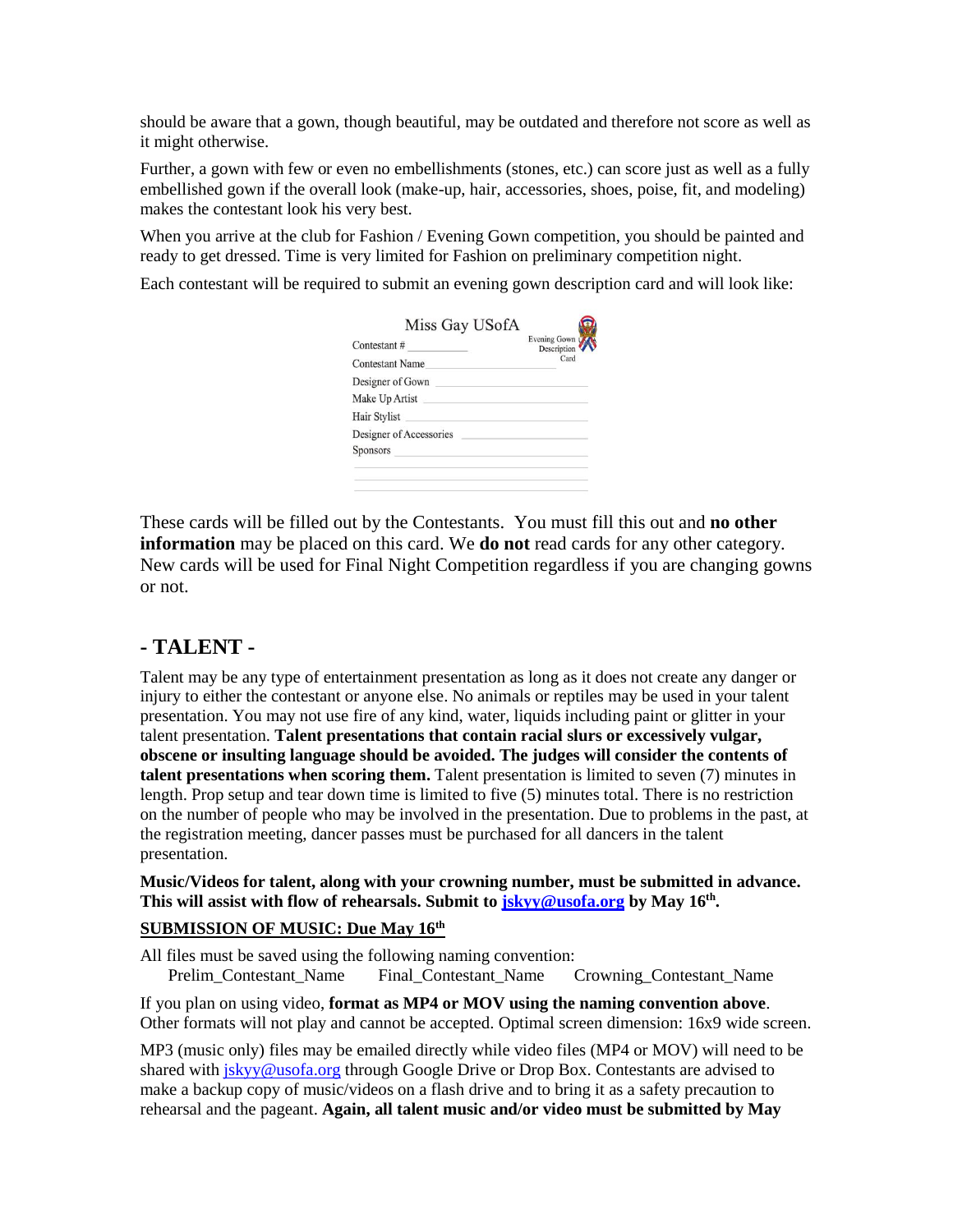16<sup>th</sup>. If you find that you need to change your talent selections (either preliminary or final night), substitutions may be made when necessary by submitting music/video on flash drive prior to your group's scheduled rehearsal. That will be the only time you may make changes to your music/video.

### **TALENT REHEARSAL**

**Each contestant MUST attend rehearsal for their group.** We have allowed a limited time in the schedule for individual contestant sound checks, blocking, and any curtain, fan or lighting cues. A technical form will be available at rehearsal for you to complete for the Stage Manager. Be sure you are well organized for this rehearsal as time is limited**.** We will also be timing the length of your talent presentation during rehearsal.

#### **DANCERS/PROPS**

Back-up dancers will share the dressing area with contestants and will be allowed entry 2 numbers prior to yours. You should be prepared at the contestant meeting to confirm with the stage manager the exact number of back-up dancers and prop personnel you will require.

If you will be using any props for your talent presentation, you must bring those props to the venue at your assigned rehearsal time. There will be a space designated for prop storage during the day. You may not bring any props in at any other time and you must remove all props from the club at the end of each night following your talent competition.

If you believe that you have made Top Twelve, you must bring your props to the final night venue during the final night rehearsal. This will be the ONLY time props will be allowed to be loaded into the final night venue. You will be given time to briefly block the stage (without music) for your final night talent on the stage following the presentation rehearsal.



#### **STAGE DIMENSIONS**

All competition for the Miss Gay USofA Classic Pageant and all preliminary competition for the Miss Gay USofA Pageant will be held in the Rose Room at S4 (left). The competition area is 11' deep (8.5' accounting for stationary motion lights along back) and 26' wide. The ceiling height is 12' high. The catwalk is 12' long and 4' wide at the end. At the base, the catwalk is 12' wide. The fans are built into the stage and marked in the diagram with stars. Any props used must be free standing and may not damage the wood floor. There are stationary motion lights on the stage along the back wall. Account for 2.5' clearance when staging as these lights and the LED screen should not be touched. When making costume changes or setting props, keep clear of the lights as they are very hot.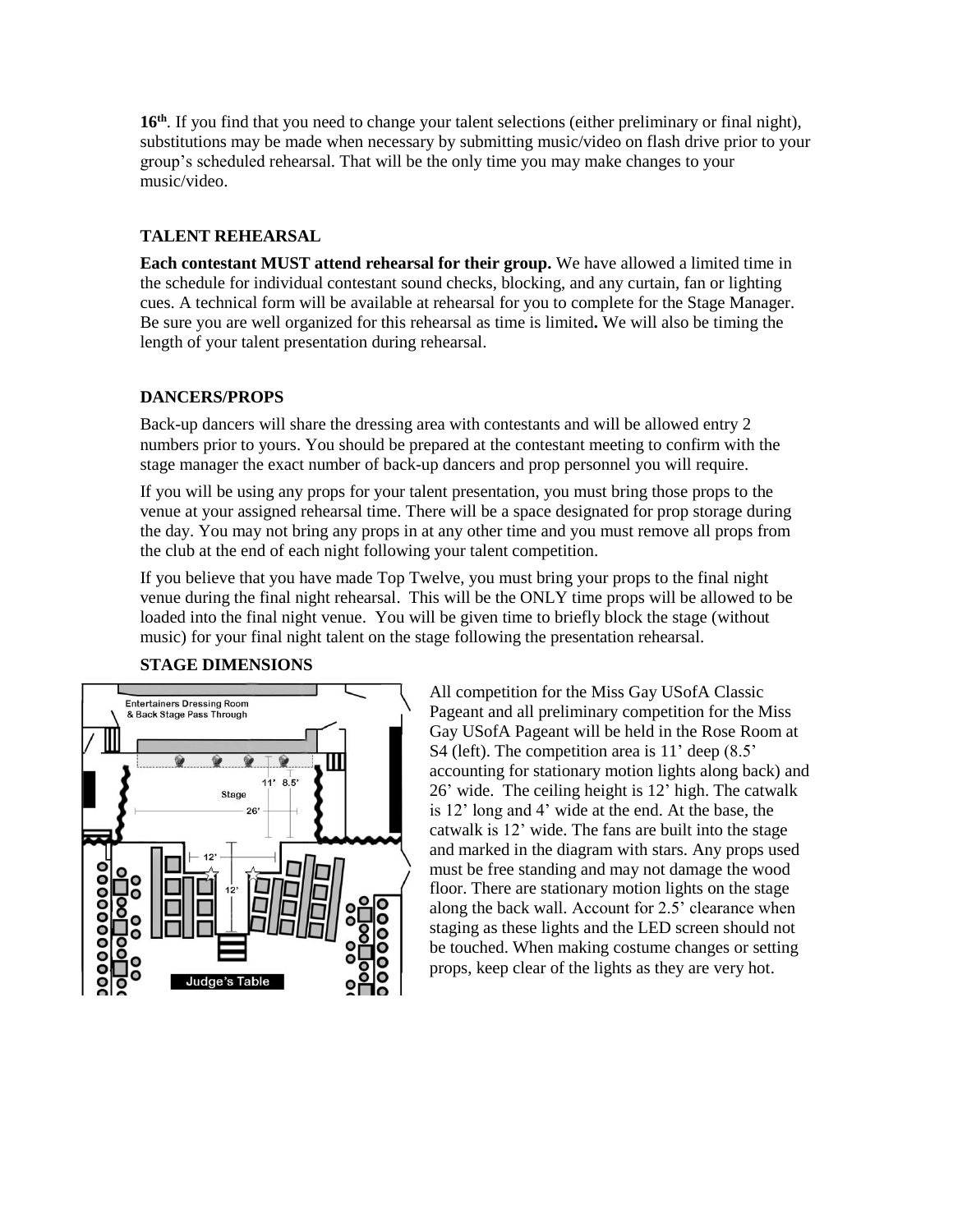Final night competition for Miss Gay USofA will be held at the South Side Ballroom (right). The South Side stage dimensions are 30' wide and 25' deep with a 24' by 8' runway. Wings on either side of stage are 20' deep and 10' wide. The proscenium opening is 30' wide and 20' high. The stage is part low-gloss wood deck finish and concrete. The lighting truss is 20' off of the stage floor and the stage is 4'6" above the floor. All props must enter side stage and must be free standing. Any electrical needs must be discussed with the stage manager during the Friday rehearsal. Remember that USofA Pageants does not provide contestants with backstage staff for prop set-up and tear down, although we will assist with your props as much as possible. The backstage staff will not, under any circumstance, be responsible for any damage to props while helping a contestant.



**For ALL rehearsals at the Rose Room inside Station 4 (S4) you MUST use the back entrance (back parking lot) as the front doors will not be open until later each evening. After entering the back door (patio) go up the stairs and in the side entrance to the Rose Room (glass doors).**

### **- FINAL NIGHT (***Miss Gay USofA***) DIRECTOR OF PRODUCTIONS -**

USofA Pageants LLC will again utilize the amazing talents of Ron Sanford for the direction of special lighting, video, special effects, handling any special final night rehearsal requests (before scheduled final night rehearsal), video production, unique props or any special requests you might have**. If you choose to utilize the video for your final night production, the cost will be \$250 per contestant.** If you need any of the above or have any questions or special requests for the final night venue (South Side Ballroom) for the Miss Gay USofA Pageant, please contact Ron Sanford at [office@ronsanfordproductions.com](mailto:office@ronsanfordproductions.com) or call Ron Sanford Productions at 615-800-2425

## **- ADDITIONAL INFORMATION -**

To obtain additional information regarding the Miss Gay USofA Classic Pageant or the Miss Gay USofA Pageant, contestants should e-mail the national office at office  $@$ usofa.org or by calling 832-425-1240

## **- APPLICATIONS -**

All applications must be submitted electronically. To submit your application please visit:

# [www.usofa.org/pageantapp](../../2016%20Miss%20Gay%20USofA%20and%20Miss%20Gay%20USofA%20Classic/www.usofa.org/pageantapp)

and electronically submit them. Once you have opened the online application you must first choose the pageant you are submitting the application for. It will either be Miss Gay USofA Classic or Miss Gay USofA – **PLEASE choose the correct option**. Once you have selected the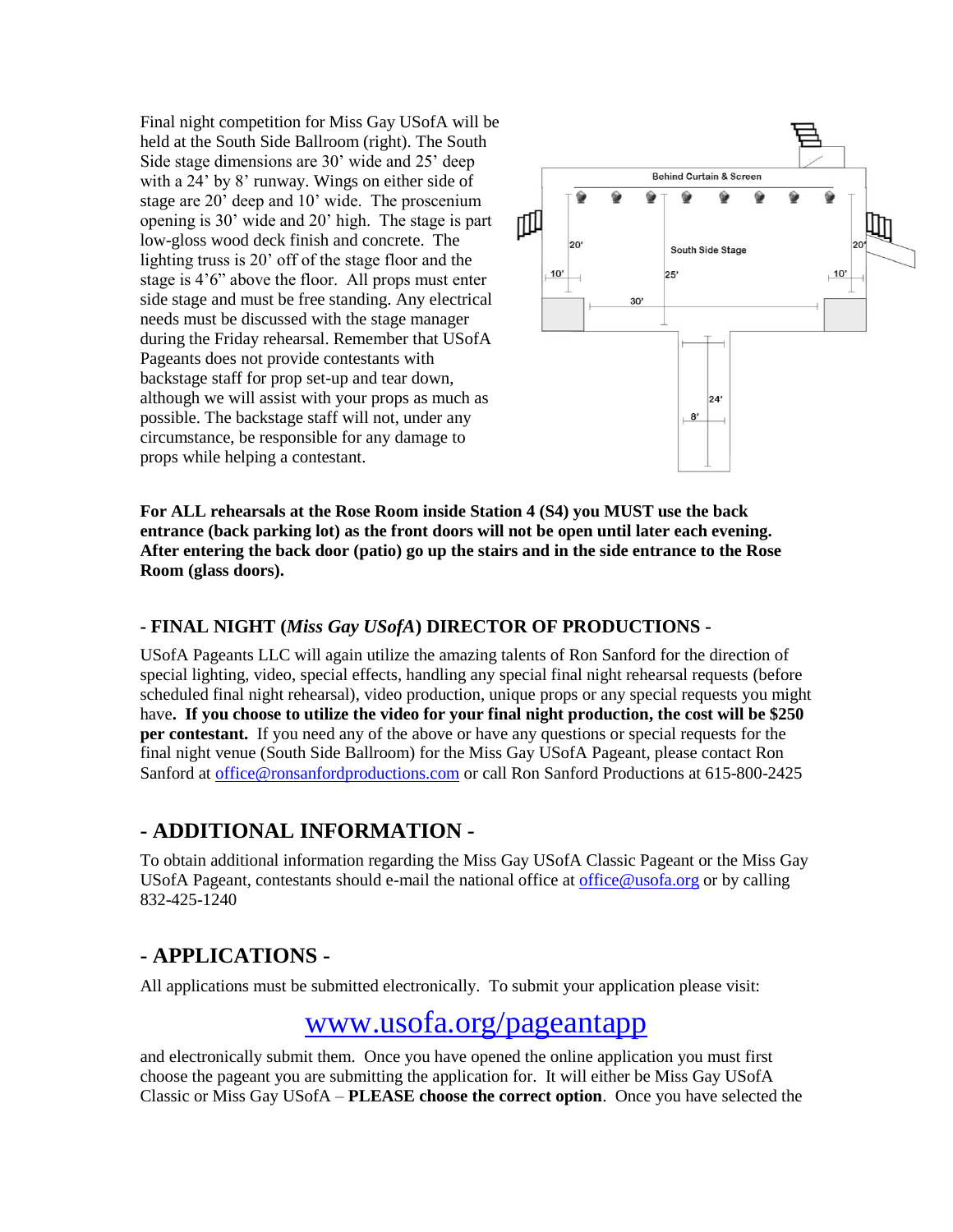pageant click submit and it will take you to the actual application. Please make sure you enter whether you are the winner or alternate. After you have filled out the application completely hit submit again. You can submit your application from your PC, laptop, mobile device and tablet.

### **You must submit your application electronically BY May 14, 2018.**

You must bring your valid government or state issued ID with you to your Contestant Registration so a staff member can take a photograph of your ID and have you physically sign your submitted application.

If you have any question's please contact USofA Pageants LLC at [office@usofa.org](mailto:office@usofa.org) or by calling 832-425-1240.

#### **Remember if you fail to submit your application online by the deadline you may lose administrative points.**

## **- CONTESTANT COORDINATOR -**

USofA Pageants LLC will be providing a contestant coordinator to assist you during the Miss Gay USofA Classic and Miss Gay USofA Pageants. Their job is to help ensure that you have a positive and enjoyable time during your pageant experience. While at the Pageant they will be your point of contact with USofA Pageants. They will be available to all contestants daily during the personal interviews. If you have any questions, problems, or ideas, please direct them to them first. They will assist in resolving your problems, answering questions, or pointing you in the right direction. They will be reporting to the staff daily on all matters.

# **- PRESENTATION OF CONTESTANTS - (Miss Gay USofA Classic)**

DOMINIQUE SANCHEZ – Miss Gay USofA Classic, has chosen **"DIVA'S IN VEGAS"** as the theme for the opening production of the final night of the 2018 Miss Gay USofA Classic Pageant on May 21<sup>st</sup> at the Rose Room inside Station 4 (S4). Contestants are to wear your best RED Diva look. It CANNOT be a costume. It can be anything else but a costume. Remember the spacing on the stage of the Rose Room and be careful when choosing your presentation outfit. Be mindful of the other contestants and spacing.

# - **PRESENTATION OF CONTESTANTS - (Miss Gay USofA)**

ROXIE HART– Miss Gay USofA, has chosen **"TRIBAL"** as her theme for the opening production for the final night of the 2018 Miss Gay USofA Pageant which will be held on Friday, May  $25<sup>th</sup>$  at the South Side Ballroom. Contestants are asked to think tribal costumes, bodysuit, fur, leaves, grass, two-piece costume, big hair, head piece, the sky is the limit, any color. You will be part of the opening, not just coming out after the opening. One requirement. You need a staff, any shape and color and it can have a design on it, anything on top of it. The height should be about your own height. Keep in mind, you will be standing next to each other, so don't make the costume to big, or the train to long. REMEMBER you will be entering the stage through a standard size door so please adjust your costume accordingly.

If you have any questions about the opening productions for either Miss Gay USofA Classic or Miss Gay USofA please contact Dominique Sanchez (for Classic) via [dsanchez@usofa.org](mailto:dsanchez@usofa.org) or at 501-650-6581 or Roxie Hard (for Miss Gay USofA) via [rhart@usofa.org](mailto:rhart@usofa.org) or at 405-948-7604.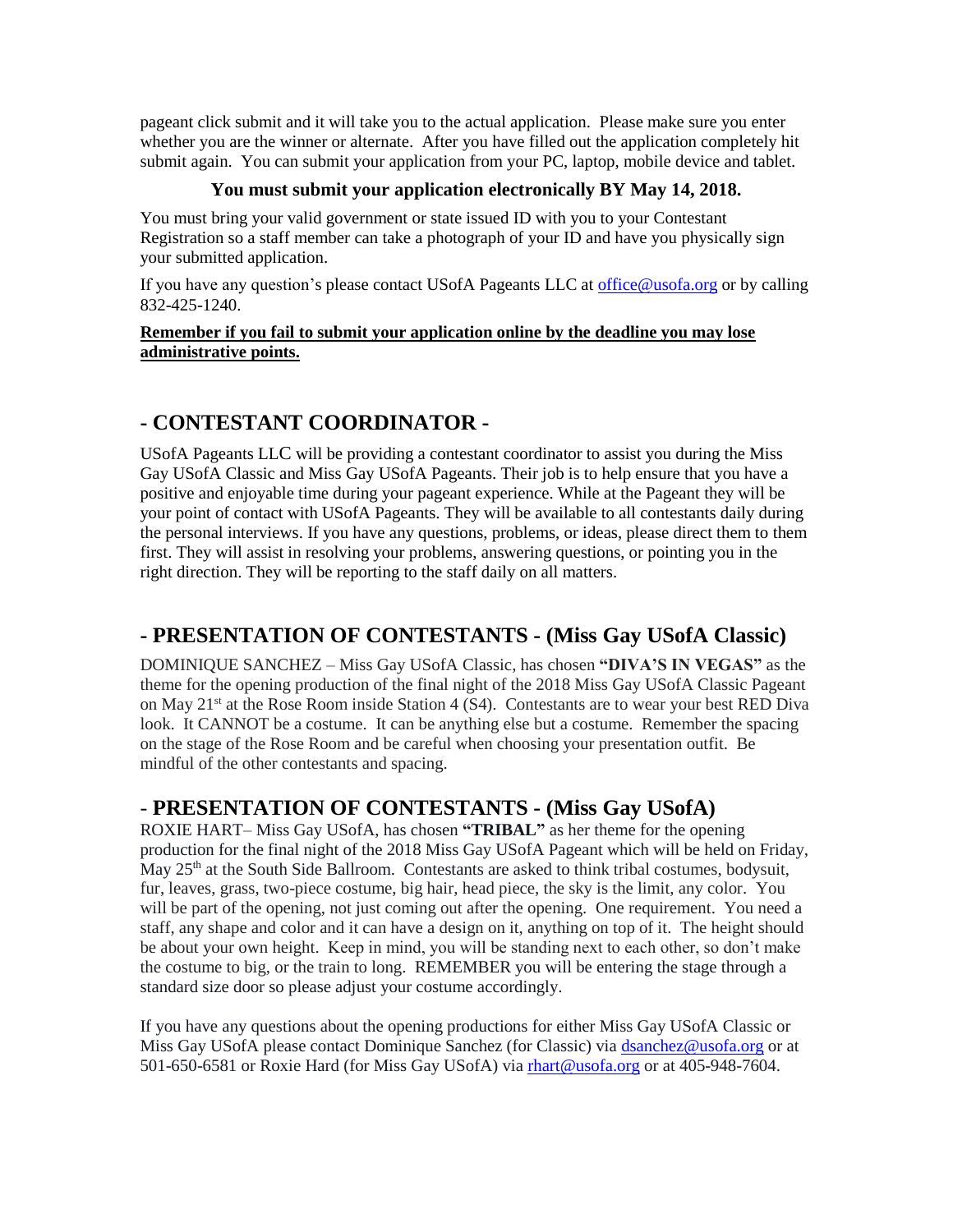# **- OFFICIAL JEWELER - Miss Gay USofA and Classic Pageants**

## **Designers – John Griffin and Jacob Lane [www.fiercedragjewels.com](http://www.fiercedragjewels.com/)**



### **- SCORING -**

## **PRELIMINARY NIGHTS**

Scoring for preliminary night's competition for the Miss Gay USofA Classic and the Miss Gay USofA Pageant will be done on a **cumulative** scoring system. Each judge will give each contestant a score based on his performance in the category without regard to the other contestants. With this scoring system, more than one contestant may be given the same score. Scores are assigned as follows:

| <b>Total Possible Points</b>   | 240 points                                                          |
|--------------------------------|---------------------------------------------------------------------|
|                                | $X$ 5 judges (high $\&$ low scores of the 7 judges will be dropped) |
| <b>Maximum possible points</b> | 48 points                                                           |
| Talent                         | 2 to 24 points                                                      |
| <b>Fashion (Evening Gown)</b>  | 1 to 12 points                                                      |
| Personal Interview             | 1 to 12 points                                                      |

There will be seven Judges all week long. The Twelve Contestants with the highest scores will become the finalists. This scoring system will select finalists without regard to groups. It is possible that a group would have more than 2 finalists or even have no finalists.

### **FINAL NIGHT**

The twelve (12) contestants with the highest cumulative score from preliminary competition will be scored **comparatively** for their final night scores as follows:

| <b>Subtotal</b>                | 240 points                                                      |
|--------------------------------|-----------------------------------------------------------------|
|                                | X 5 judges ((high & low scores of the 7 judges will be dropped) |
| <b>Maximum possible points</b> | 48 points                                                       |
| Talent                         | 2 to 24 points                                                  |
| Fashion (Evening Gown)         | 1 to 12 points                                                  |
| Personal Interview             | 1 to 12 points (from prelim scores)                             |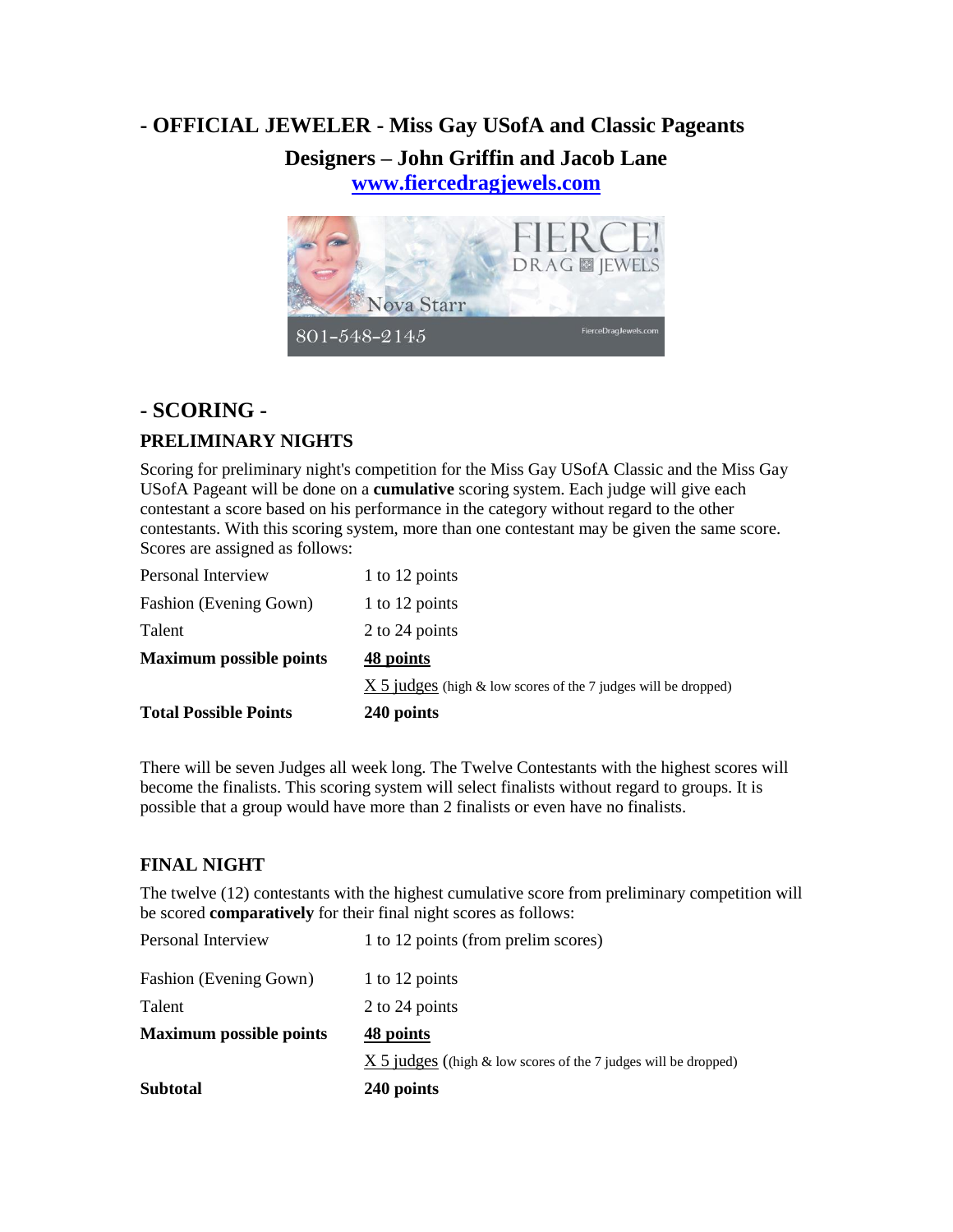The preliminary score sheets, judges comment sheets and talent music will be available to contestants following the crowning of each respective pageant. The finalists will receive their judges comment sheets and a copy of the master score sheet when leaving the stage at crowning. The top 5 will receive their prize money from a predetermined location announced at registration.





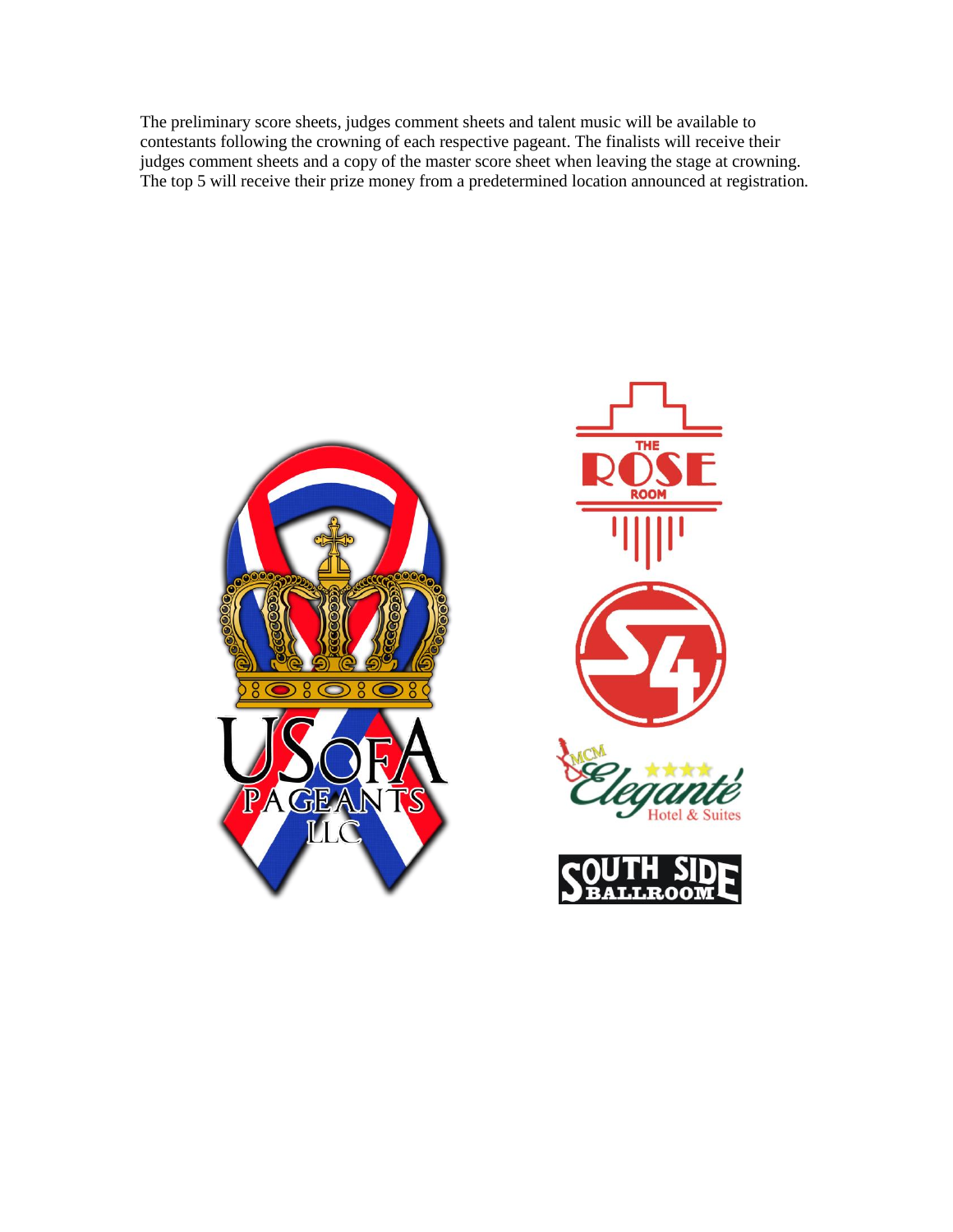## **- SCHEDULE OF EVENTS -**

## *Sunday - May 20, 2018 – Miss Gay USofA Classic*

| <b>Contestant Registration</b>                               | <b>MCM</b> Elegante |
|--------------------------------------------------------------|---------------------|
| <b>Opening Production Rehearsal</b>                          | Rose Room           |
| <b>Talent Rehearsal</b>                                      | Rose Room           |
| Doors open to public                                         |                     |
| Check In                                                     | Rose Room           |
| <b>Evening Gown Competition</b><br><b>Talent Competition</b> | Rose Room           |
|                                                              |                     |

## *Monday - May 21, 2018 – Miss Gay USofA Classic – Final Night*

| $10:30$ a.m. | <b>Contestant Brunch</b> | All Contestants | <b>MCM</b> Elegante |
|--------------|--------------------------|-----------------|---------------------|
| $12:30$ p.m. | Contestant Interviews    |                 | <b>MCM</b> Elegante |
| $8:00$ p.m.  | Doors Open               |                 | Rose Room           |
| $9:00$ p.m.  | Final Night              | Top Twelve      |                     |

## - **SCHEDULE OF EVENTS -**

## *Tuesday - May 22, 2018 – Miss Gay USofA*

| $11:00$ a.m. | <b>Contestant Registration</b>  |                          | <b>MCM</b> Elegante |
|--------------|---------------------------------|--------------------------|---------------------|
| $2:00$ p.m.  | <b>Talent Rehearsal</b>         | Group 3                  | Rose Room           |
|              | Interview                       | Group 1                  | <b>MCM</b> Elegante |
| $3:00$ p.m.  | <b>Talent Rehearsal</b>         | Group 4                  | Rose Room           |
|              | Interview                       | Group 2                  | <b>MCM</b> Elegante |
| 8:00 p.m.    | Doors open to public            |                          |                     |
|              | Group Check In                  | Groups $5 & 6$ Rose Room |                     |
| $9:00$ p.m.  | <b>Evening Gown Competition</b> | Groups $5 & 6$           |                     |
| $9:45$ p.m.  | Group Check In                  | Groups $3 & 4$ Rose Room |                     |
| $10:00$ p.m. | <b>Talent Competition</b>       | Groups $3 & 4$           |                     |

## *Wednesday – May 23, 2018 – Miss Gay USofA*

| $2:00$ p.m.  | <b>Talent Rehearsal</b>         | Group 5                   | Rose Room           |
|--------------|---------------------------------|---------------------------|---------------------|
|              | Interview                       | Group 3                   | <b>MCM</b> Elegante |
| $3:00$ p.m.  | <b>Talent Rehearsal</b>         | Group 6                   | Rose Room           |
|              | Interview                       | Group 4                   | <b>MCM</b> Elegante |
| $8:00$ p.m.  | Doors open to public            |                           |                     |
|              | Group Check In                  | Groups $1 \& 2$ Rose Room |                     |
| 9:00 p.m.    | <b>Evening Gown Competition</b> | Groups $1 & 2$            |                     |
| 9:45 p.m.    | Group Check In                  | Groups $5 & 6$ Rose Room  |                     |
| $10:00$ p.m. | <b>Talent Competition</b>       | Groups $5 & 6$            |                     |
|              |                                 |                           |                     |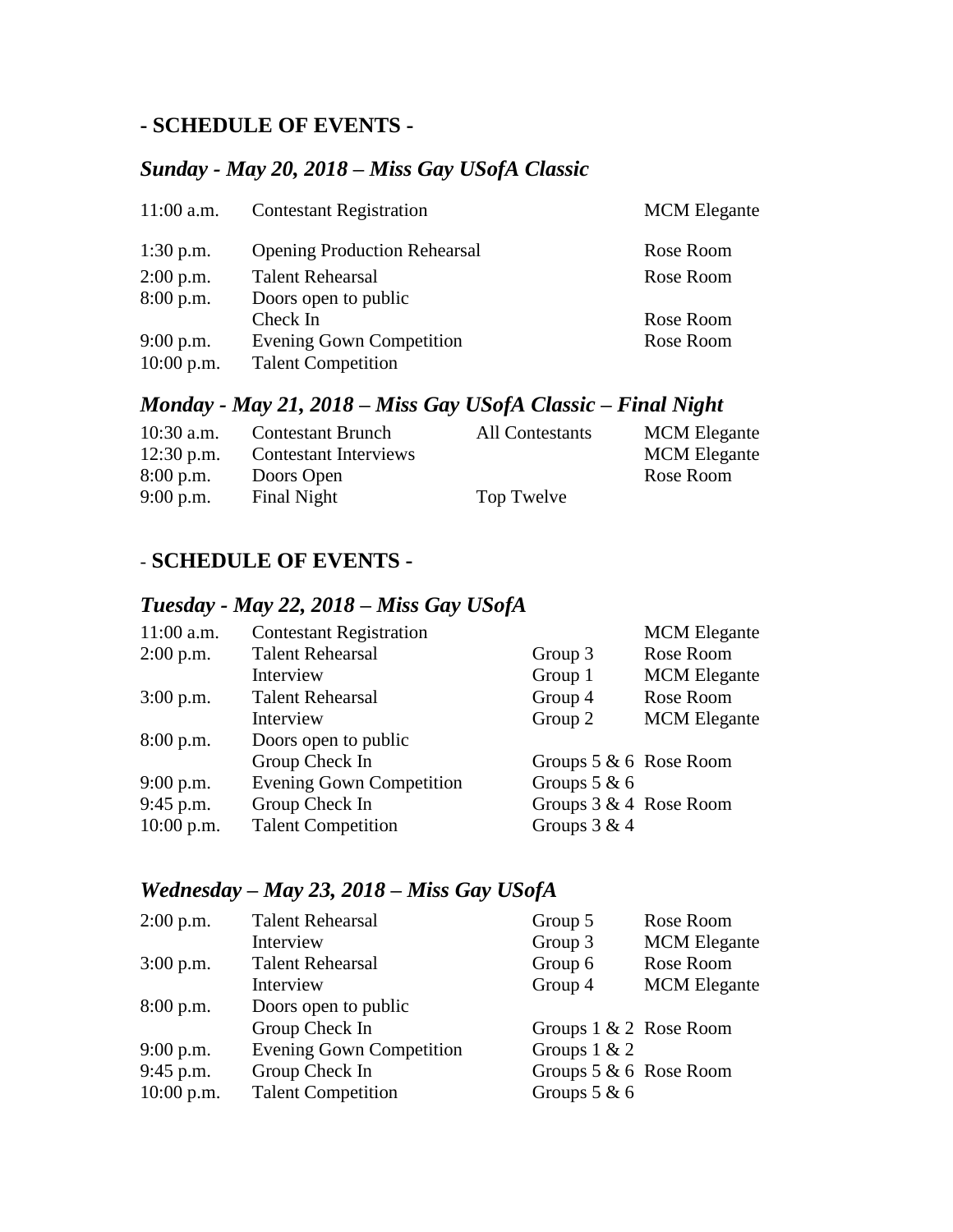# *Thursday - May 24, 2018 – Miss Gay USofA*

| $1:00$ p.m.  | <b>Promoters Meeting</b>        |                           | <b>MCM</b> Elegante |
|--------------|---------------------------------|---------------------------|---------------------|
| $2:00$ p.m.  | <b>Talent Rehearsal</b>         | Group 1                   | Rose Room           |
|              | Interview                       | Group 5                   | <b>MCM</b> Elegante |
| $3:00$ p.m.  | <b>Talent Rehearsal</b>         | Group 2                   | Rose Room           |
|              | Interview                       | Group 6                   | <b>MCM</b> Elegante |
| $8:00$ p.m.  | Doors open to public            |                           |                     |
|              | Group Check In                  | Groups $3 & 4$ Rose Room  |                     |
| $9:00$ p.m.  | <b>Evening Gown Competition</b> | Groups $3 & 4$            |                     |
| $9:45$ p.m.  | Group Check In                  | Groups $1 \& 2$ Rose Room |                     |
| $10:00$ p.m. | <b>Talent Competition</b>       | Groups $1 & 2$            |                     |

# *Friday - May 25, 2018 – Miss Gay USofA Final Night*

| $11:00$ a.m.               | <b>Contestant Brunch</b>                                       | <b>All Contestants</b>                                 | <b>MCM</b> Elegante                        |
|----------------------------|----------------------------------------------------------------|--------------------------------------------------------|--------------------------------------------|
| $11:30$ a.m.               | Preliminary Awards                                             | General Public                                         | <b>MCM</b> Elegante                        |
| $1:30$ p.m.<br>$2:00$ p.m. | <b>Presentation Rehearsal</b><br><b>Presentation Rehearsal</b> | <b>National Titleholders</b><br><b>All Contestants</b> | South Side Ballroom<br>South Side Ballroom |
| $6:00$ p.m.<br>$7:00$ p.m. | Doors Open<br>Final Night                                      | Top Twelve                                             | South Side Ballroom                        |

# **The South Side Ballroom 1135 South Lamar Street Dallas, TX 75215**

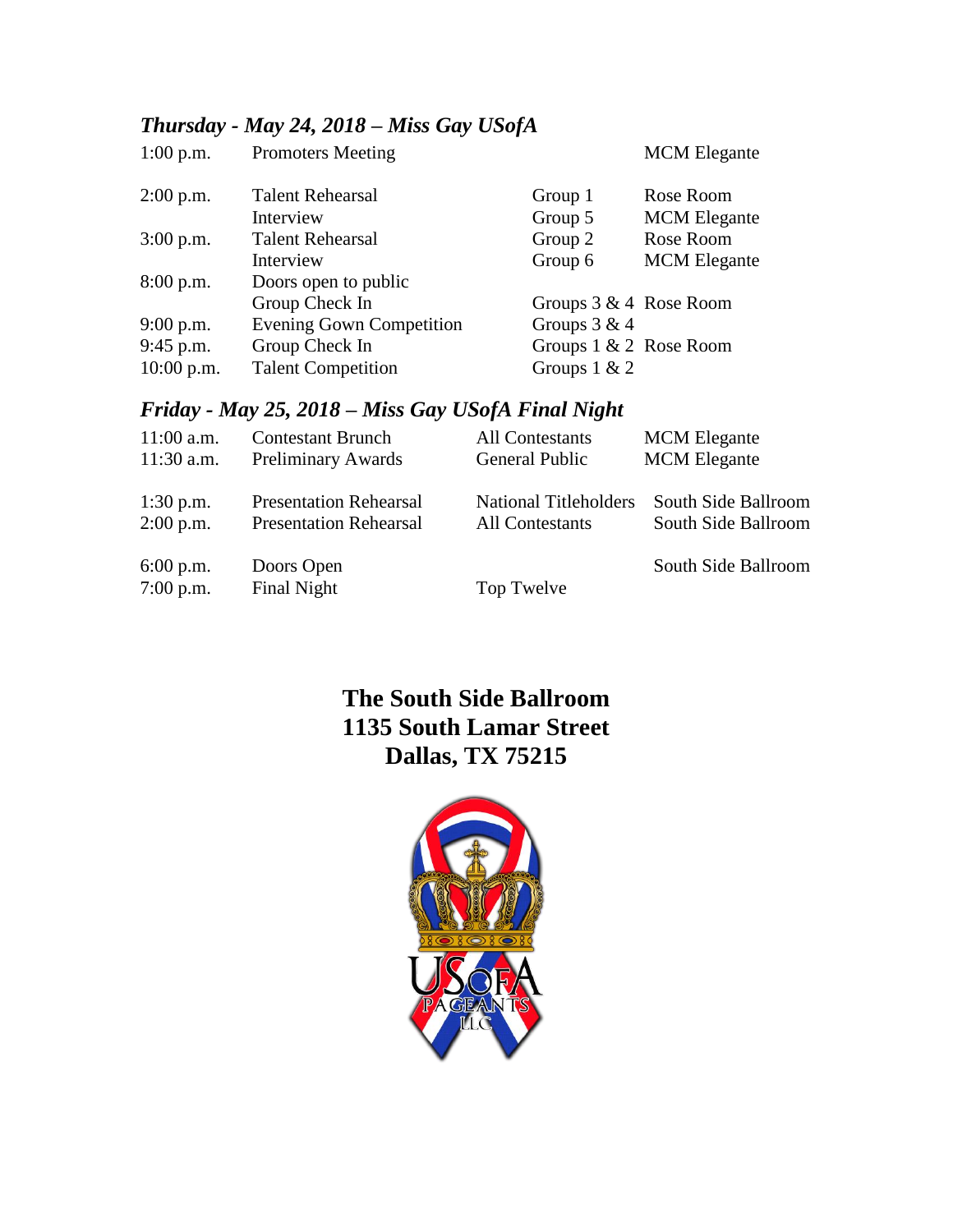### **- PROGRAM ADVERTISING -**

This year Sheldon McMeekan will produce the Official Miss Gay USofA & USofA Classic Pageants Commemorative Program. This professional publication will be distributed each night of the 2018 Miss Gay USofA & Miss Gay USofA Classic Pageants, May 20 - 25, 2018 in Dallas, TX. Advertisements from contestants, promoters, entertainers and businesses who are interested in reaching a wide audience with their advertising will be incorporated within this program. It will feature a slick, glossy cover and 4 color processes.

Below, you will find an order form for program advertising. If you wish to advertise in the program, you must return the order form and ad by May 1, 2018.

Completed ads should be sized at  $8\frac{3}{4}$ " x 11  $\frac{1}{4}$ " to allow for full bleed. Please contact Sheldon for a spec sheet for proper page setup to ensure your ad stays intact after cropping occurs.

Camera-ready artwork is preferred but layout and typesetting services are available at a nominal charge. Photographs submitted must be no larger than  $8\frac{1}{2}$ " x 11". Photographs you send for publication in the program must include a release from the copyright holder allowing publication of the photograph(s). Photographs without the release will not be published. **The preferred method of submission is electronic mail.**

These photograph(s) will be scanned then reduced or enlarged to fit your ad. Enlarging a photograph may cause some distortion, so please send **original photographs**. Glossy photographs scan the best. Photographs and logos should be bright and clear and void of dark backgrounds if possible. Do not send photographs of nude or even partially nude individuals. Please mail all photographs, logos and camera-ready ads between two pieces of cardboard to prevent creasing.

If you wish, USofA Pageants LLC will do your page layout using supplied text and desired photos. Please type or print clearly all text you wish to be incorporated in your advertisement on a separate piece of paper. All type, logos and photographs will be printed in full color.

Location of your advertisement in the program, other than the center spread or inside covers will be at the discretion of USofA Pageants LLC. They will try to give a left page or right page location if requested, however, the final decision will be left up to USofA Pageants LLC. If you wish the center spread or covers they are sold on a first come, first paid basis.

Please be aware that all submitted copy, photographs, etc. become the property of USofA Pageants LLC and will not be returned. Also, you must sign and date the order form. If you do not sign and date the form, we will not print your advertisement in the program and your money will be returned. You must enclose your payment in full with your submittals. Payment must be made by Money Order, Certified or Cashier's Check, **payable to Sheldon McMeekan** or by credit card. **There will be no personal or business checks accepted!** There will be no refunds of any kind for changed or cancelled advertising once it has been accepted by USofA Pageants LLC. There will be a charge for any advertisement that requires changes after it has reached USofA Pageants LLC.

#### **REMEMBER: PROGRAM ADVERTISING MUST BE SUBMITTED BY May 1, 2018.**

If you are sending in camera ready, please save as a PDF file with 300 DPI minimum.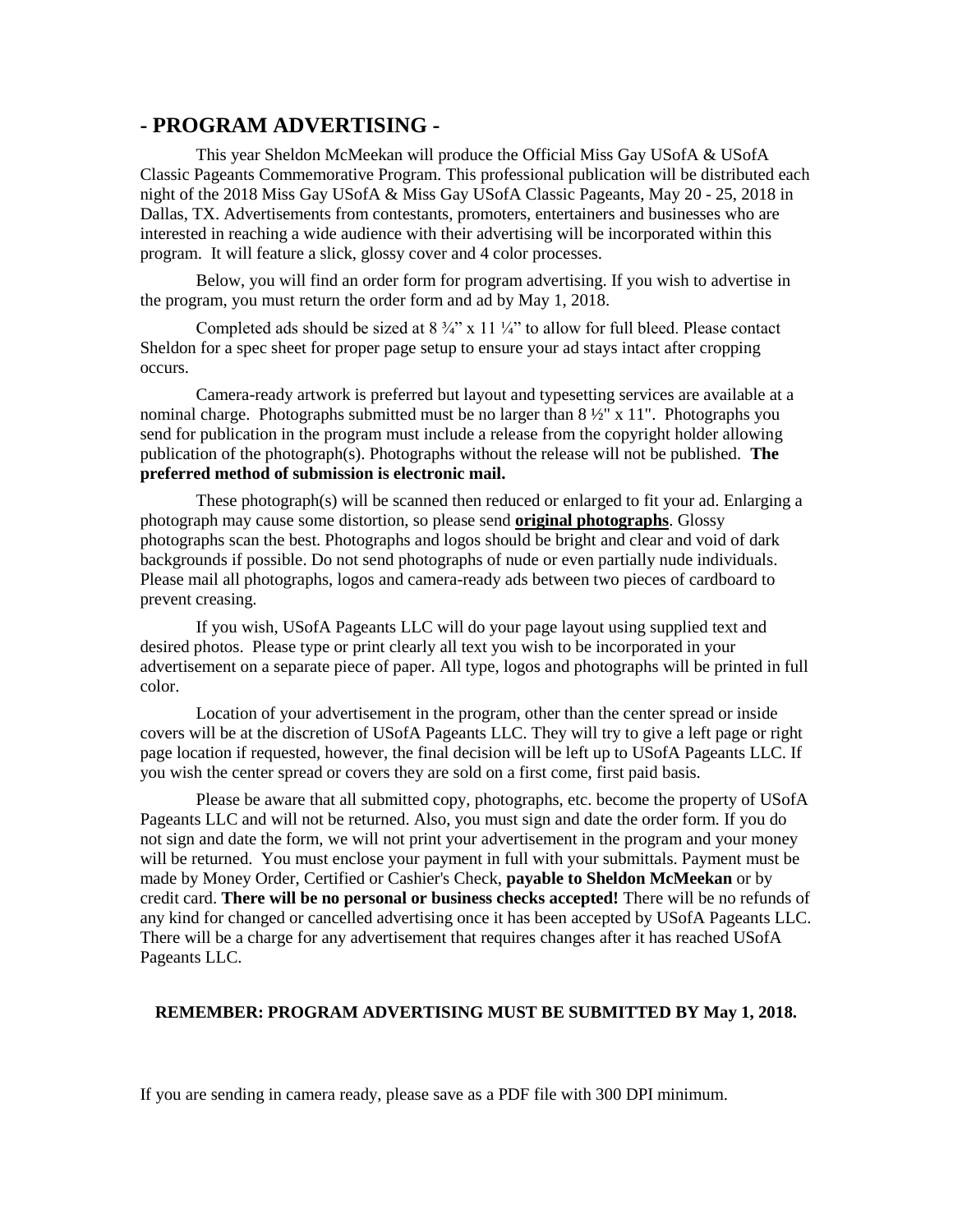

Sheldon McMeekan 860 N. McQueen Rd. Unit 1156 Chandler, AZ 85225 480-516-7126 programs@usofa.org

| $City$ $City$ $Step$ $Line$ $Zip$                          |                                                                     |          |
|------------------------------------------------------------|---------------------------------------------------------------------|----------|
| Pageant(s)                                                 |                                                                     |          |
|                                                            |                                                                     |          |
| <b>Program Advertising Rates and Order Form</b>            |                                                                     |          |
| Center Page (2 Page Spread) 17 x 11 Full Color             |                                                                     | \$225.00 |
| Inside Front Cover $8\frac{1}{2} \times 11$ Full Color     |                                                                     | \$150.00 |
| Inside Back Cover $8\frac{1}{2} \times 11$ Full Color      |                                                                     | \$150.00 |
| Full Page(s) $8\frac{1}{2} \times 11$ Full Color           |                                                                     | \$100.00 |
| Half Page(s) $8\frac{1}{2} \times 5\frac{1}{2}$ Full Color |                                                                     | \$60.00  |
|                                                            | <b>Layout Charge</b> Any ad that is not sent "Camera Ready" \$20.00 |          |

Payment **MUST** accompany this order form. Payment **MUST** be in the form of Money Order, Certified, or Cashier's Check, or credit card! No personal or business checks will be accepted.

### **Make all payments to: Sheldon McMeekan**

By my signature below, I release USofA Pageants LLC, their agents, servants, and employees from any liability and/or other responsibility whatsoever resulting from, associated with or arising out of my advertisement in the Official Miss Gay USofA & USofA Classic Program Book. I hereby agree to release Publisher of any liability for errors in composition, text, layout, and photographs in the program. I hereby agree that for the monies given to Publisher, I will receive advertising in the size ordered from this form in Program to be distributed at the 2018 Miss Gay USofA & USofA Classic Pageants at such times and places set forth by USofA Pageants LLC. I agree that no refunds for changed, altered, or canceled advertisements will be given once this order is placed with Publisher. I agree that Publisher has the right to refuse any advertisement in Program from ANY person or company for any reason that Publisher sees fit. I further agree that no other agreements, written or implied, are given under this agreement. Advertising will not be accepted unless this form is signed and dated!

**Date\_\_\_\_\_\_\_\_\_\_\_\_\_\_\_\_\_\_\_\_ Signature \_\_\_\_\_\_\_\_\_\_\_\_\_\_\_\_\_\_\_\_\_\_\_\_\_\_\_\_\_\_\_\_\_\_\_\_\_\_**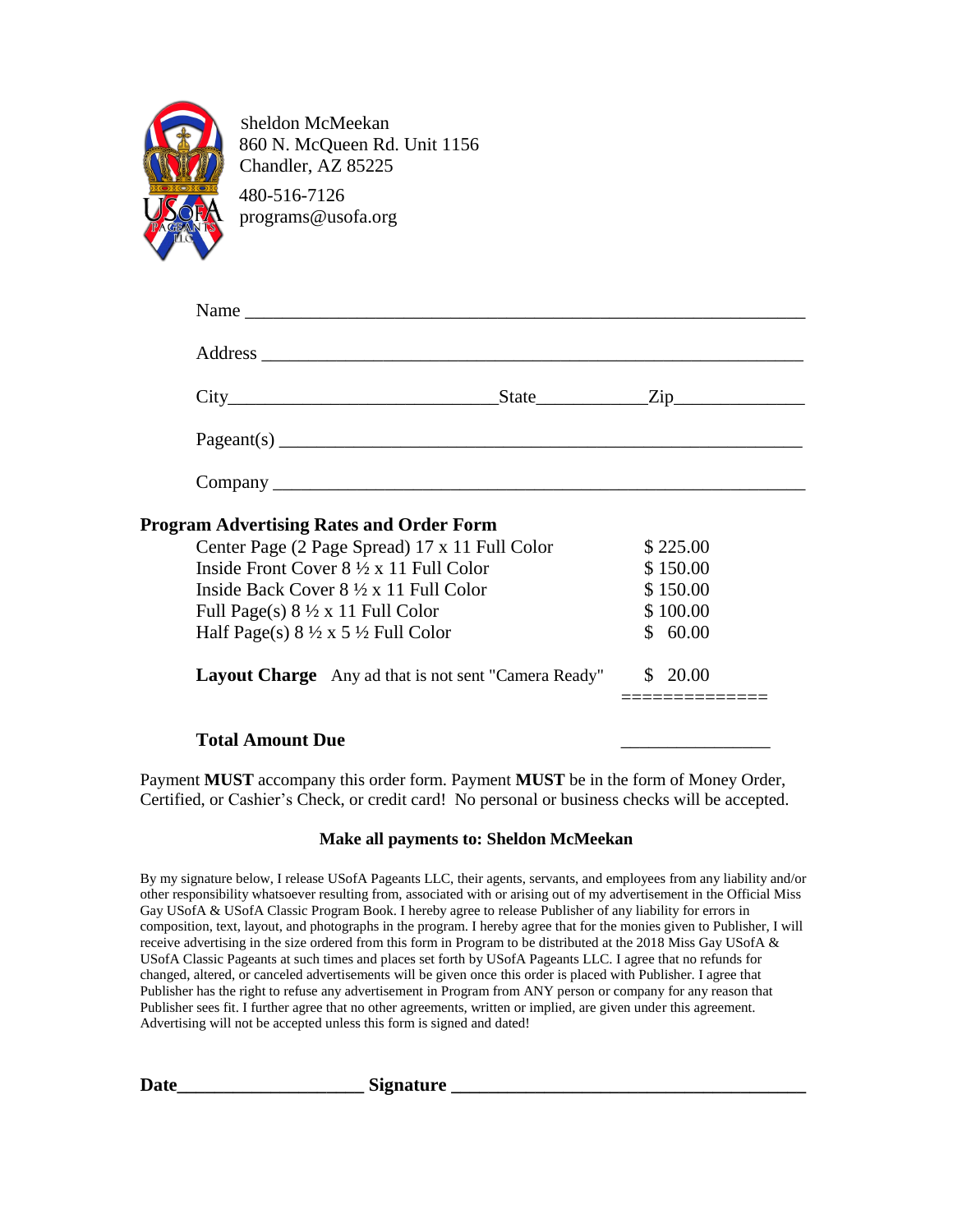#### **Titleholders Contract – Miss Gay USofA and Miss Gay USofA Classic**

- **1. Title Holder Obligation**s, titleholder shall attend and participate in, as a representative of USofA Pageants LLC at all State and Regional Pageants held during the year of Title Holder's reign, at such times and places as may be set forth by USofA Pageants LLC and the Promoter. All expenses of the Title Holder, as set forth in the Promoter's Rules and Regulations, shall be at the expense of the State or Regional Promoter. These expenses are, but not limited to, Title Holder's transportation costs, lodging cost and performance fee of \$300 per night of entertaining. The State and Regional Promoters are only required to use the services of Title Holder for only one night during their pageant
- **2. Bookings** All entertaining and/or appearances of an official nature by Title Holder shall be cleared and approved ten (10) business days in advance by Promoter, whose approval shall not unreasonably be withheld. Entertaining and/or appearances of an official nature shall be construed as those, but not limited to those, in which the Title Holder is appearing mainly due to their Title and therefore is representing the Pageant, the Promoter, or USofA Pageants LLC.
- 3. **Title Holder's Responsibilities.** Title Holder agrees to hold the title, the USofA Pageant System, USofA Pageants LLC, its State and Regional Promoters, Local Promoters and franchisees in the highest esteem. Title Holder agrees that while appearing, entertaining, or representing the Title during the year of his reign to the following:
	- a. Not to be drunk in a public place;
	- b. Not to commit acts of a sexual nature in a public place;
	- c. Not to commit acts of a violent nature in a public place;
	- d. Not to use illegal drugs
	- e. Not to commit the act of stealing
	- f. Not to have a sex change operation
	- g. Not to participate in malicious gossip
	- h. To attend and participate in the Miss Gay USofA/Classic 2019 pageant at such time and place as set forth by USofA Pageants LLC
	- i. Not to be deemed guilty of any other unreasonable act that is considered demeaning to the Title by the Promoter
	- j. To perform at least three (3) times during a State or Regional Pageant, unless otherwise instructed by that particular Promoter.
	- k. Title Holder agrees to provide a satisfactory publicity photograph with crown, within thirty (30) days of assuming the Title, for use by the Promoter
	- l. Title Holder agrees to keep a valid cellular telephone number in service during the year of his reign
	- m. Not to perform nude.
	- n. Title Holder agrees to have a valid email address and Facebook page (with crown photo) within 7 days of winning and keep it active for entire reign.
	- o. Title Holder agrees to receive permission from the Promoter before appearing at a pageant or contest in any other pageantry system.
	- p. Titleholder may not enter any pageants during his/her reign.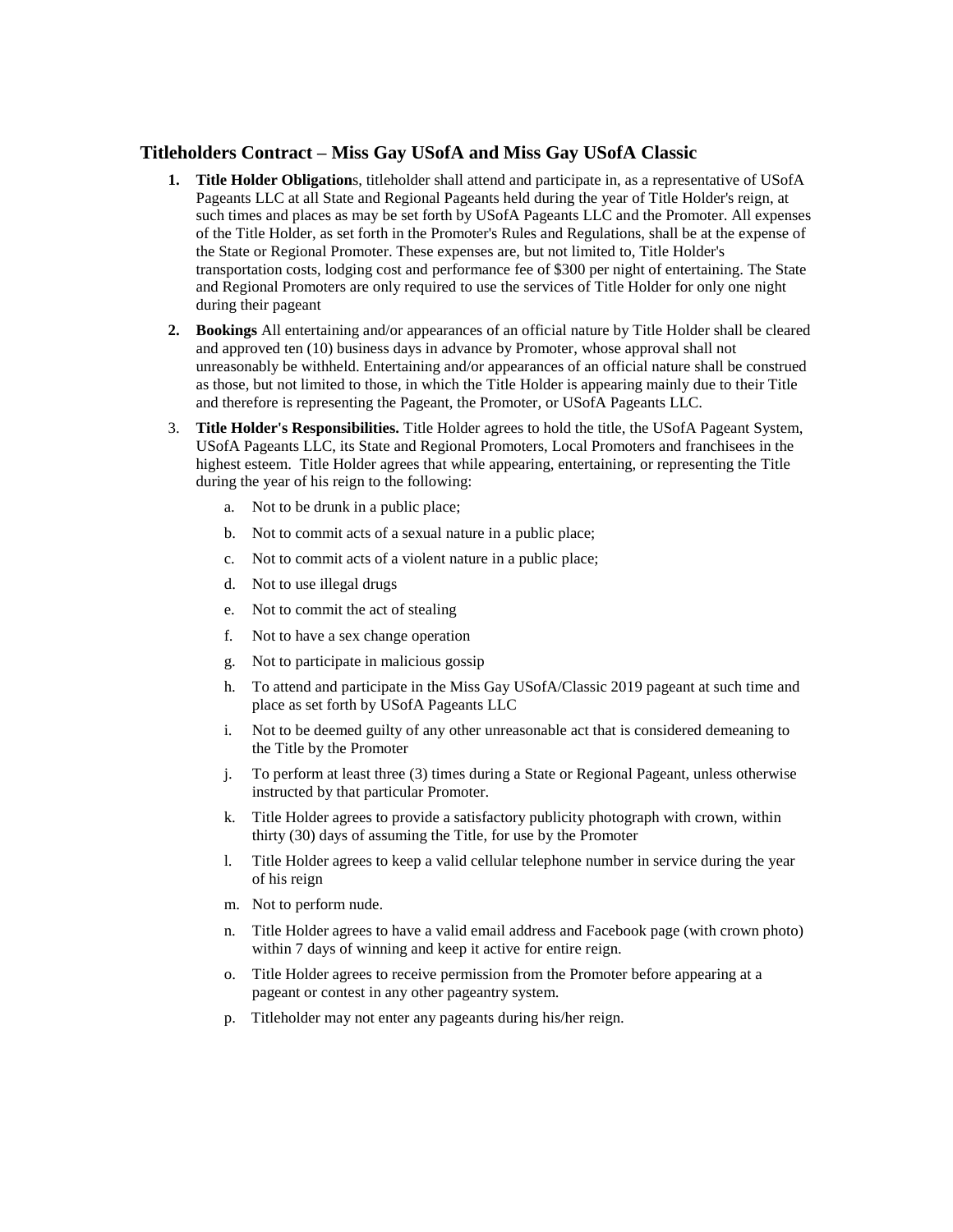- 4. **Promoter's Responsibilities** Promoter's responsibilities to the Title Holder shall be:
	- a. To permit the Title Holder the booking rights as sited in Articles 1 and 2
	- b. To provide Title Holder with all necessary information on a timely basis, as available, concerning State and Regional Pageants
	- c. To pay all monies, awards and prizes, as long as Title Holder is not in default under this Contract as follows:
	- d. \$2000.00 (USofA) / \$750.00 (Classic) and other awards only as listed in the contestant's application for Pageant upon winning the Title and,
	- e. \$2000.00 (USofA) / \$750.00 (Classic) upon completion of Final Night of the Miss Gay USofA/Classic 2019 Pageants.
	- f. To provide 2 tickets to Final Night (USofA) of the Miss Gay USofA 2019 Pageant.
	- g. To provide one (1) page in the 2019 Program Book for titleholders use in addition to the covers
- 5. **Certain Rights Reserved by Title Holde**r. As long as the Title Holder is not in default under this contract, he shall have the following rights:
	- to enjoy the rights and privileges of said Title
	- be allowed bookings, subject to Articles 1, 2 and 6 contained herein, and for such fees as stated for Local and Regional Pageants. Other private bookings, approved by the promoter, shall be for whatever fee as Title Holder feels is justified, and;
	- Move freely throughout the United States
- 6. **Certain Rights Reserved to Promote**r. The following rights are reserved to Promoter:
	- $\alpha$ . To have and retain paramount title to Title at all times.
	- To change the title of Miss Gay USofA/Classic at its own discretion
	- $\chi$ . To approve all bookings, subject to Articles 1, 2, and 5 contained herein, of Title Holder.
	- To reasonably set forth Rules and Regulations concerning the conduct of holders of the Title
	- To set the dates, times and places of all future Miss Gay USofA/Classic Pageants and to make reasonable bookings for Title Holder. Said bookings will be confirmed with Title Holder at least ten (10) days prior to said bookings and said bookings shall be made in a manner as to not cause conflict with Title Holder's schedule
- 7. **Promoter's Remedies**. If Title Holder defaults under this contract, Promoter may treat any one or more of the foregoing occurrences as a breach of this Contract, and thereupon at its option may, without notice or demand of any kind (which Title Holder hereby expressly waives), to title Holder or any other person, have, but not limited to, any or all of the following remedies.
	- a. Revoke the Title from the Title Holder
	- b. Demand the return of all prizes, awards, and/or monies given to Title Holder
	- c. Refuse entry into any of Promoter's franchised Miss Gay USofA/Classic Preliminary Pageants
	- d. Pass the Title to the 1<sup>st</sup> Runner-up or any other person felt to be qualified by Promoter
	- e. Refuse bookings of an Official nature to Title Holder
	- f. Assess fines for breach of any part of the Contract. Said fines shall not exceed the amount of Five Hundred Dollars (\$500.00) per offense, but may be at a lower amount as set forth and determined by Promoter
- 8. **Notices**. All notices to be given by one party to the other under this Contract shall be in writing, mailed or hand delivered as follows:

**If to Promoter:**

USofA Pageants LLC

1713 Garden Road #2

#### Pearland, TX 77581-8732

Or to such other person at such other address designated by notice to Title Holder